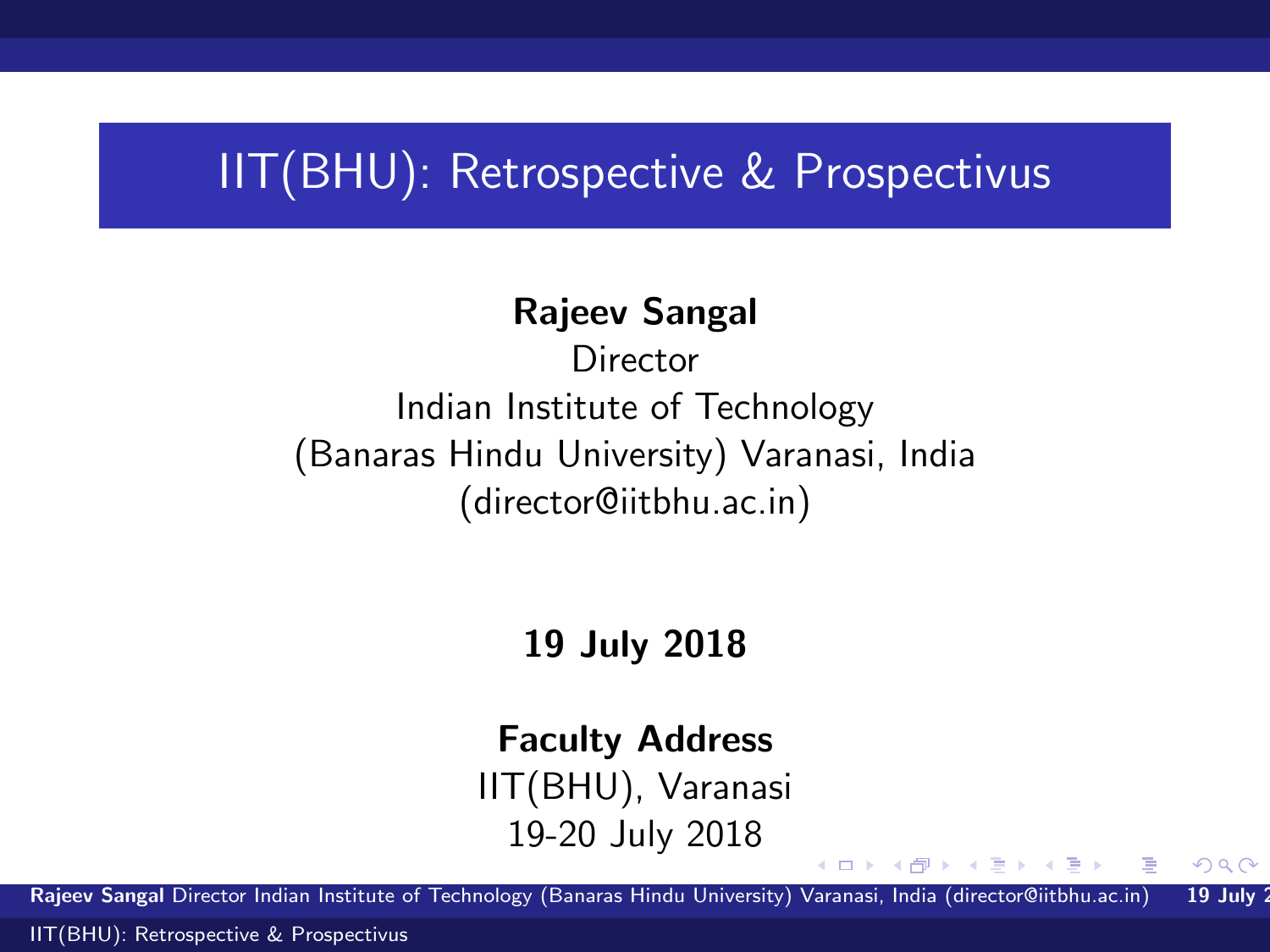# Overall Outline

Four lectures:

- Part I: Academics & Research
- Part II: Faculty & Students Affairs
- Part III: Administration, Environment, & Harmony
- Part IV: Prospective Us

Rajeev Sangal Director Indian Institute of Technology (Banaras Hindu University) Varanasi, India (director@iitbhu.ac.in) 19 July 2 [IIT\(BHU\): Retrospective & Prospectivus](#page-0-0)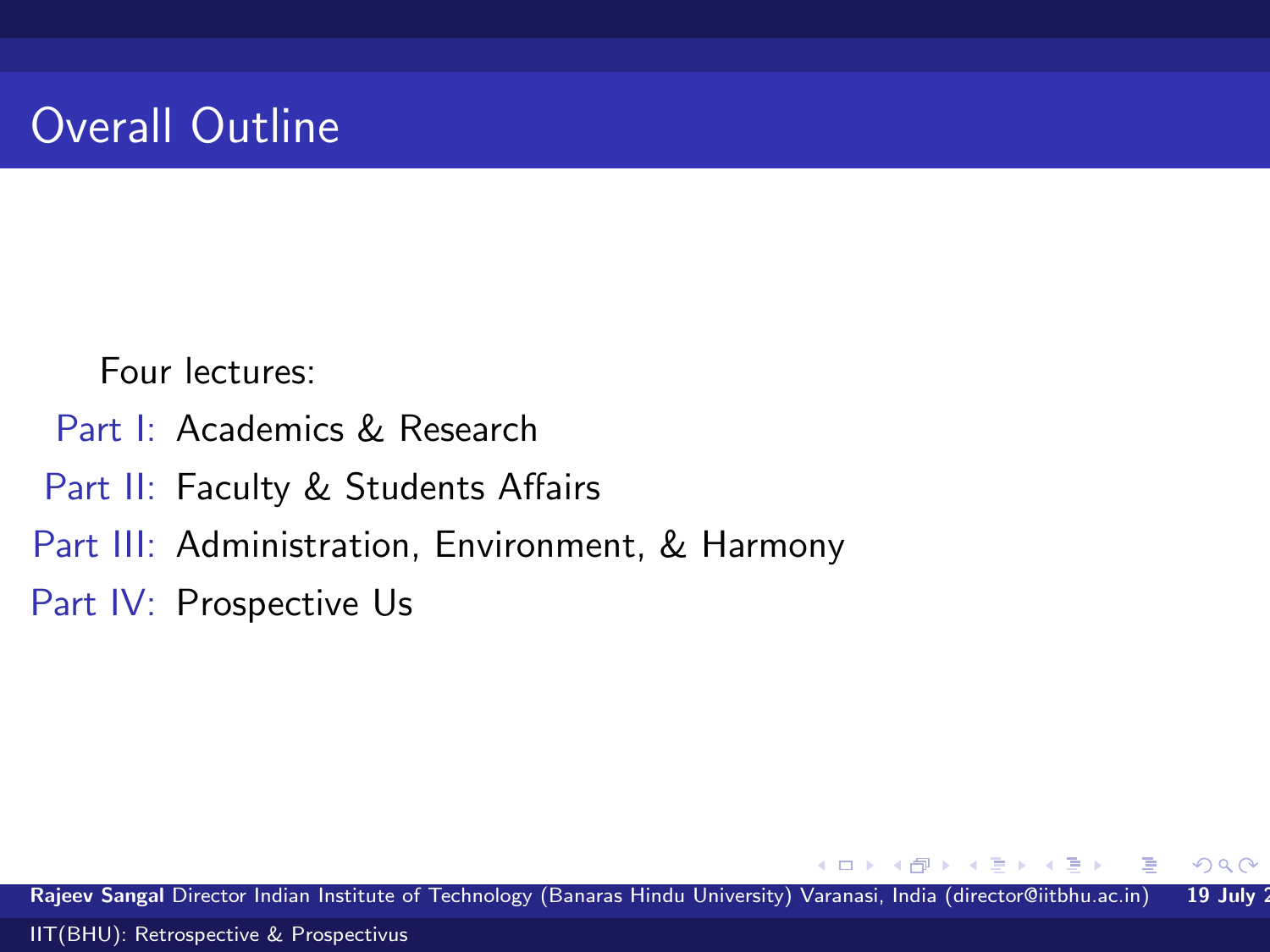# Part I Academics & Research

Rajeev Sangal Director Indian Institute of Technology (Banaras Hindu University) Varanasi, India (director@iitbhu.ac.in) 19 July 2

4 D F

**何 > - < 三 > - <** 

后

 $QQ$ 

Ε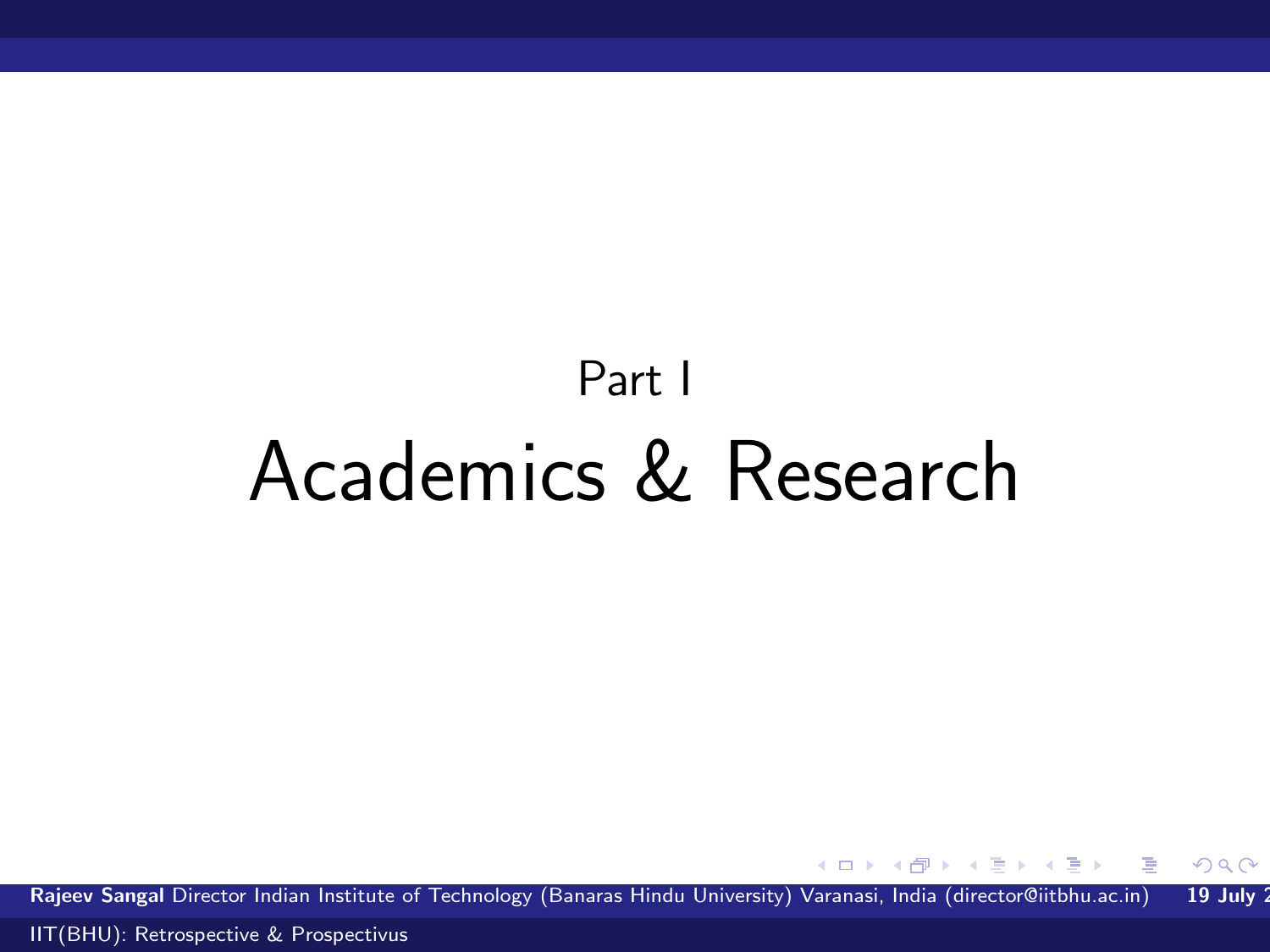### **Outline**

- **1** Birth of IIT(BHU)
- 2 New Curriculum
- **3** Ordinances
- **4** Innovation
- **5** Research

Rajeev Sangal Director Indian Institute of Technology (Banaras Hindu University) Varanasi, India (director@iitbhu.ac.in) 19 July 2 [IIT\(BHU\): Retrospective & Prospectivus](#page-0-0)

 $\langle \bigcap \mathbb{P} \rangle$   $\rightarrow$   $\langle \bigcap \mathbb{P} \rangle$   $\rightarrow$   $\langle \bigcap \mathbb{P} \rangle$ 

4.0.3

 $299$ 

重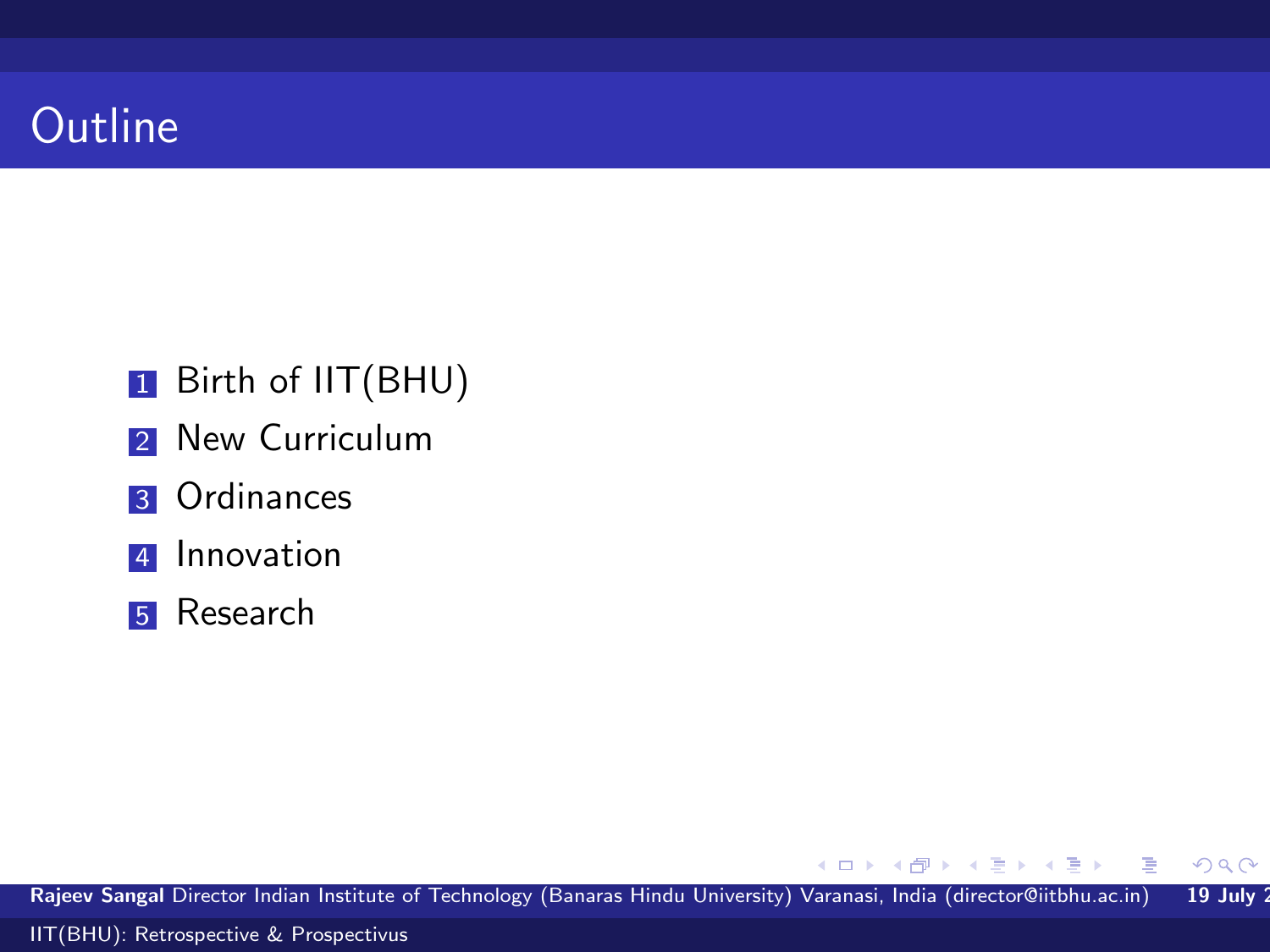# Birth of IIT(BHU)

Rajeev Sangal Director Indian Institute of Technology (Banaras Hindu University) Varanasi, India (director@iitbhu.ac.in) 19 July 2

K ロ ▶ K 御 ▶ K 君 ▶ K 君 ▶

 $299$ 

重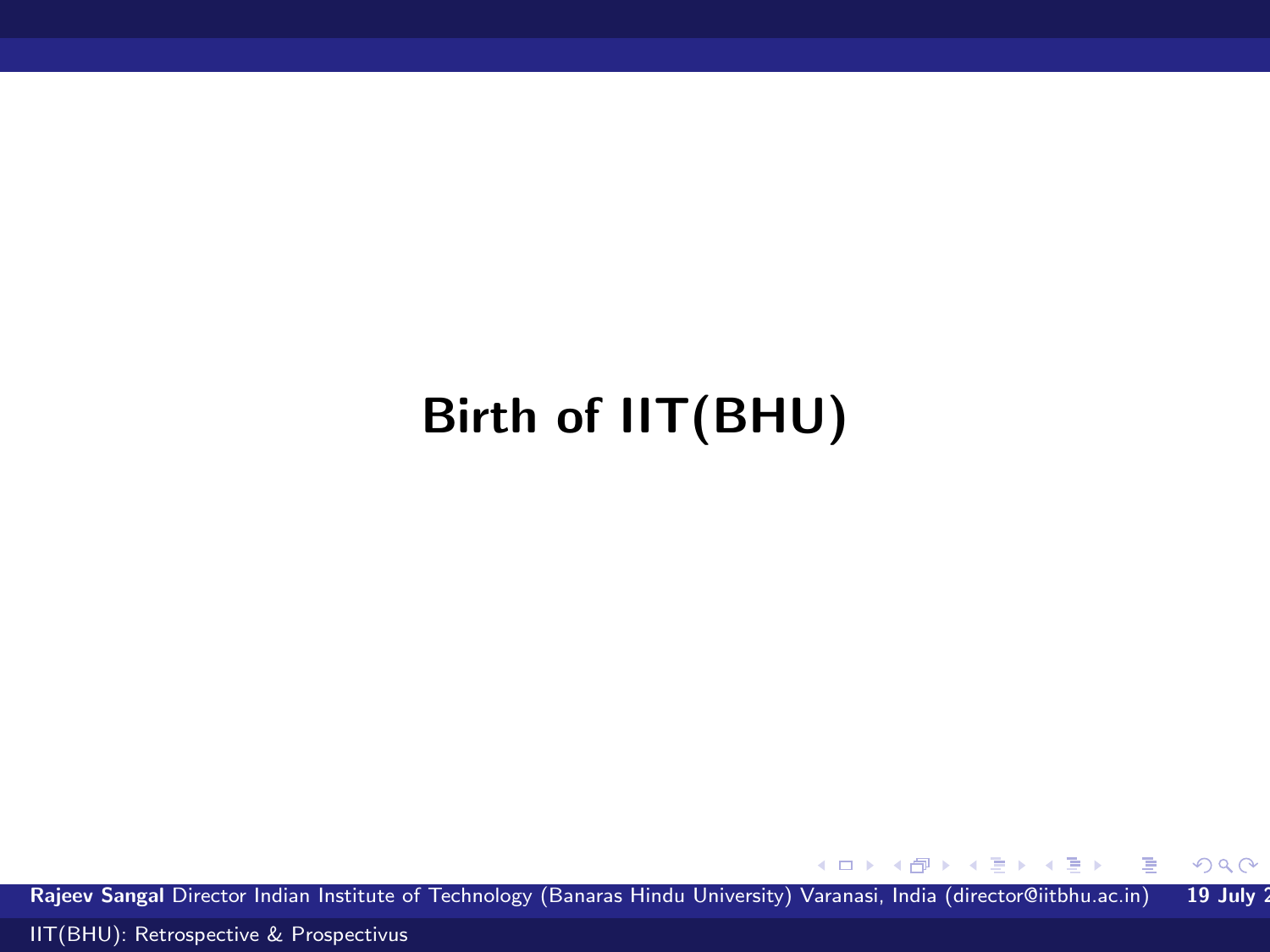# Conversion of BHU-IT to IIT(BHU)

#### BHU-IT changed into IIT(BHU) on 29 June 2012. People: Core Team

- **Prof Pankaj Chandra, alumnus & then-Director, IIM Banglr**
- **Prof KP Singh, then-Director, BHU-IT**
- **Prof AK Ghose, Metallurgy Engg.**
- **Prof AK Tripathi, Computer Sc & Engg**
- **Prof NK Mukhopadhyay, Metallurgy Engg**
- **Prof AK Mukherjee, Chemistry**
- **Prof SK Sharma, Mining Engg**
- Dr SP Mathur, Dy Registrar

Alumni Association – Active People

- Mr Vish Narayanan, IBGAA
- Mr Debashish, AIBA
- **Mr Rajeev Gupta, AIBA**

Rajeev Sangal Director Indian Institute of Technology (Banaras Hindu University) Varanasi, India (director@iitbhu.ac.in) 19 July

 $209$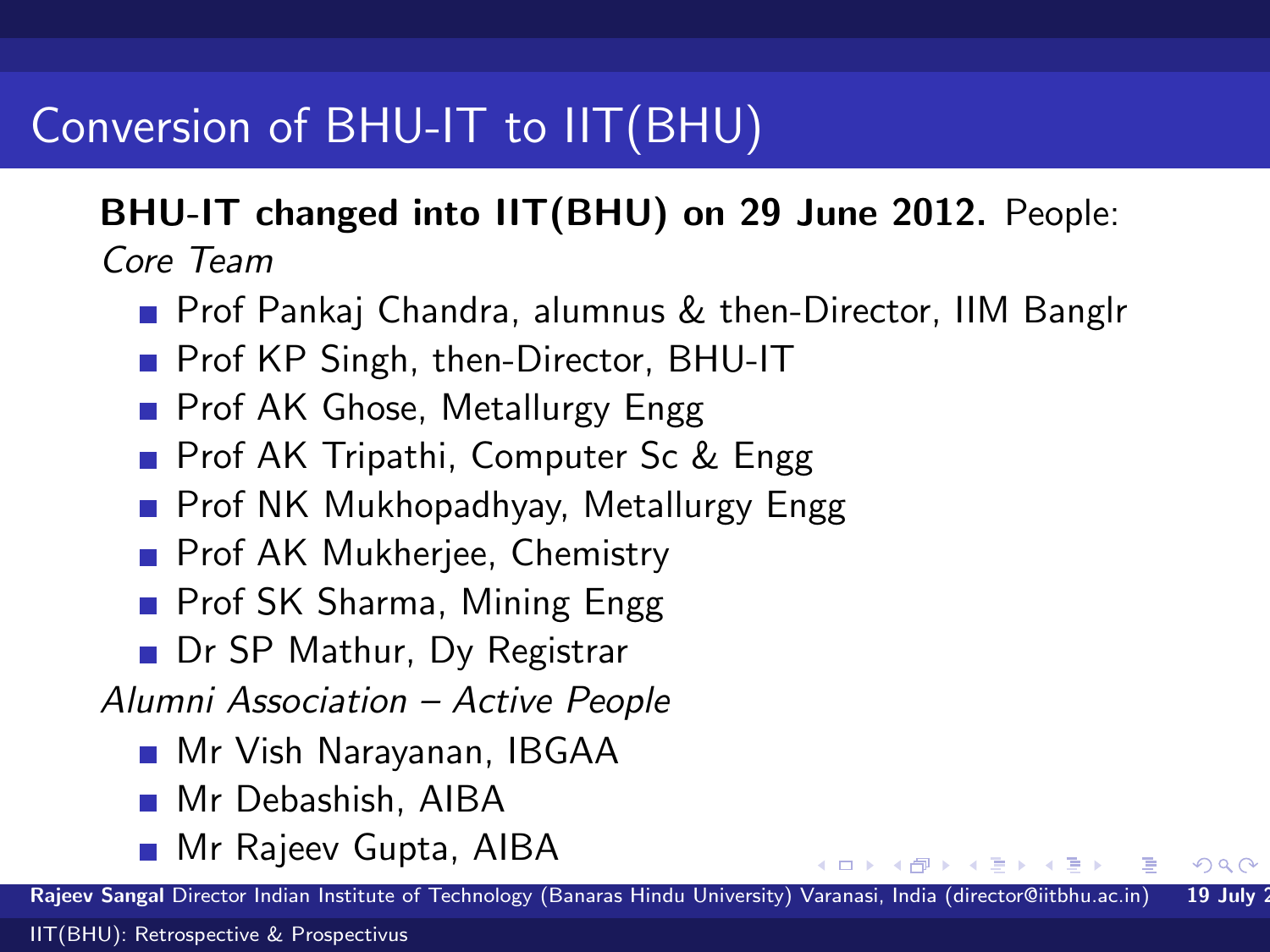# ...Conversion of BHU-IT to IIT(BHU)

#### Earlier efforts

- **Prof BN Roy, then-Director, BHU-IT**
- Prof SN Upadhyaya, then-Director, BHU-IT
- **Prof Dhananjai Pandey, Material Sc & Tech**
- IIT(BHU) Office Staff
	- **Mr Debendu Mukherjee**
	- **Mr Tarun Pandey**
	- Mr Bachche Lal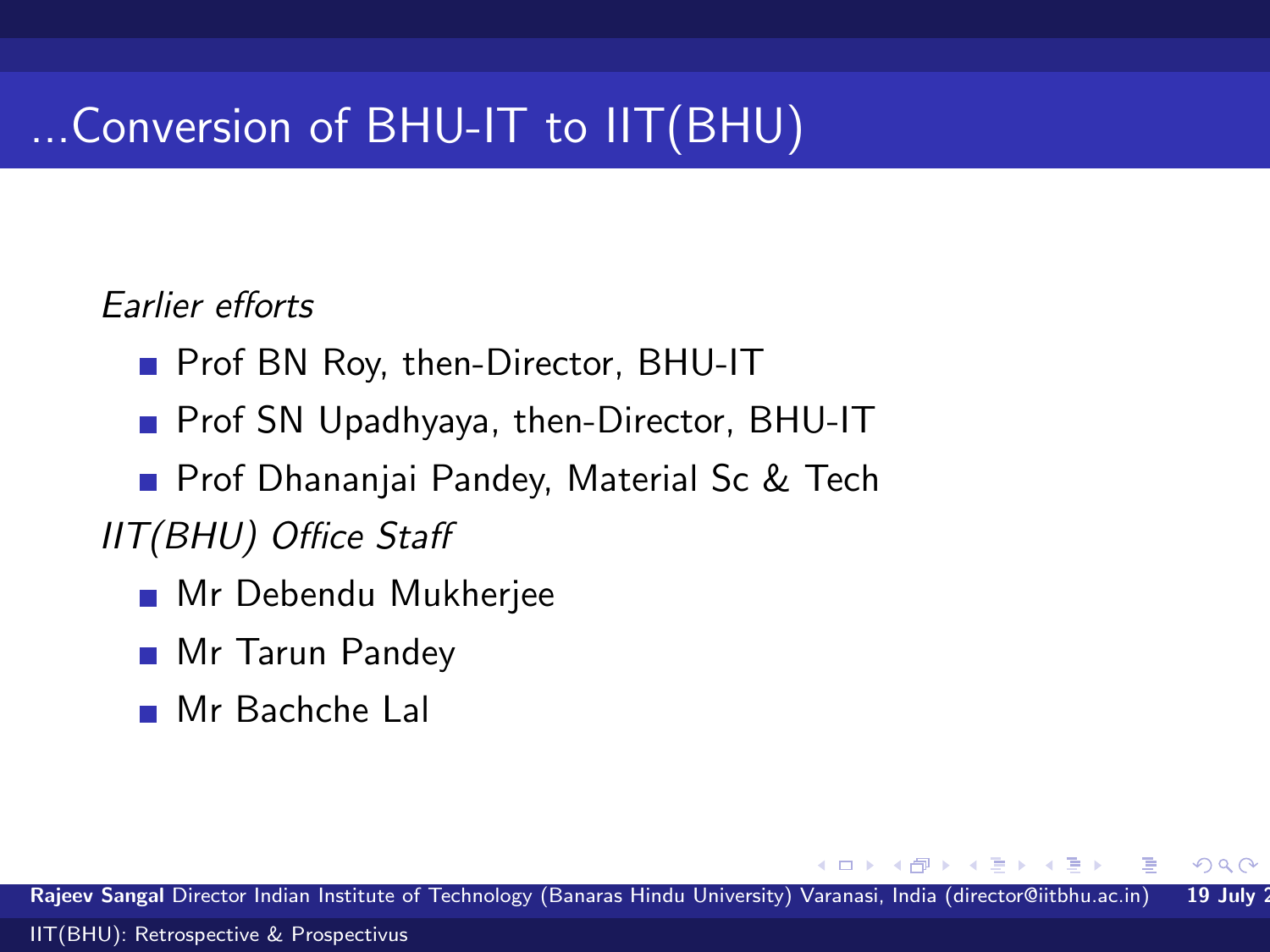#### BHU-IT got converted into IIT(BHU) on 29th June 2012 by an act of parliament

I ljoined here as Director on 16th April 2013

Rajeev Sangal Director Indian Institute of Technology (Banaras Hindu University) Varanasi, India (director@iitbhu.ac.in) 19 July 2 [IIT\(BHU\): Retrospective & Prospectivus](#page-0-0)

 $2990$ 

**Barbara**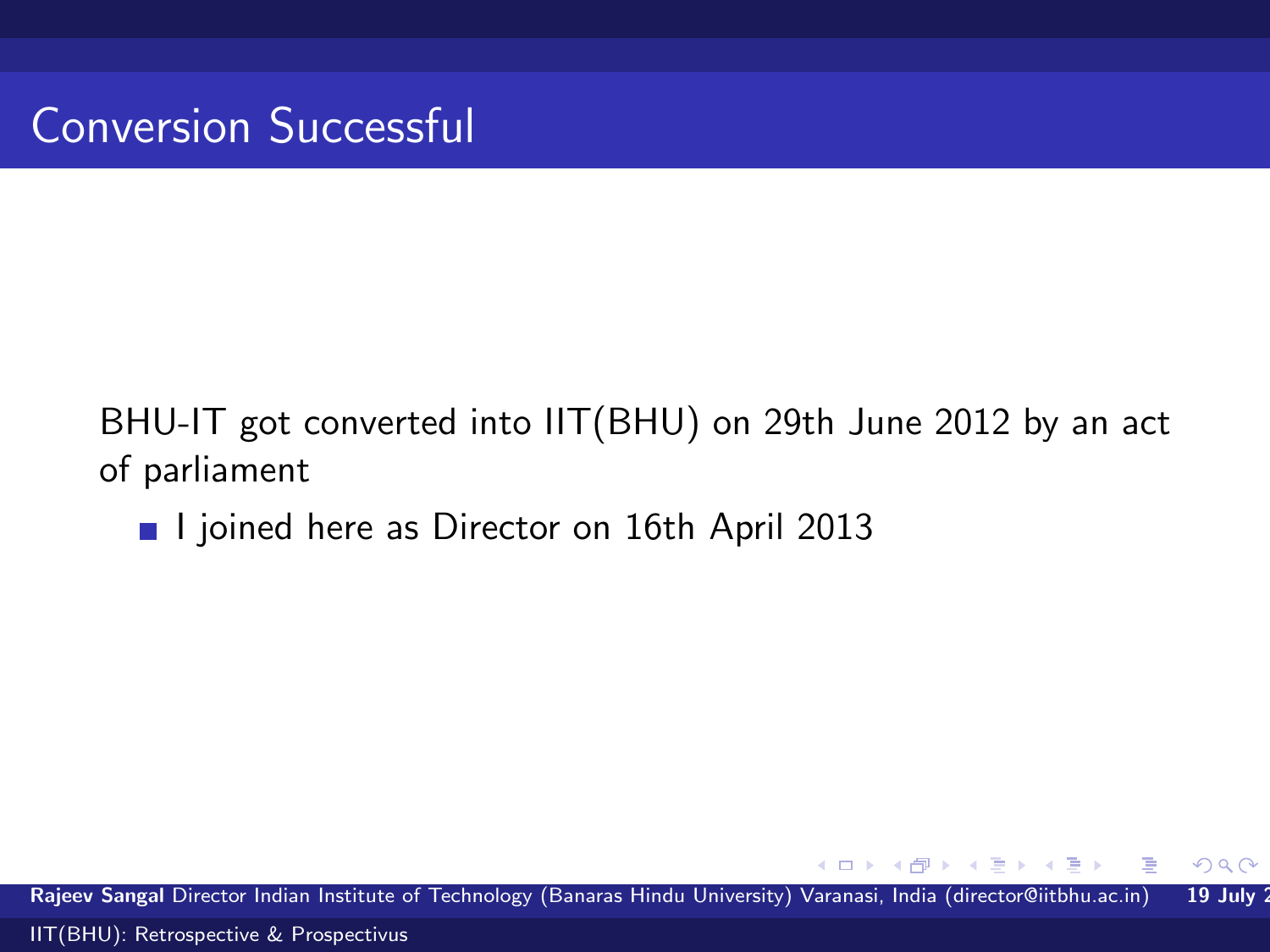# UG Curriculum 2014

Rajeev Sangal Director Indian Institute of Technology (Banaras Hindu University) Varanasi, India (director@iitbhu.ac.in) 19 July 2

 $\left\{ \begin{array}{ccc} 1 & 0 & 0 \\ 0 & 1 & 0 \end{array} \right.$ 

 $\equiv$ 

 $299$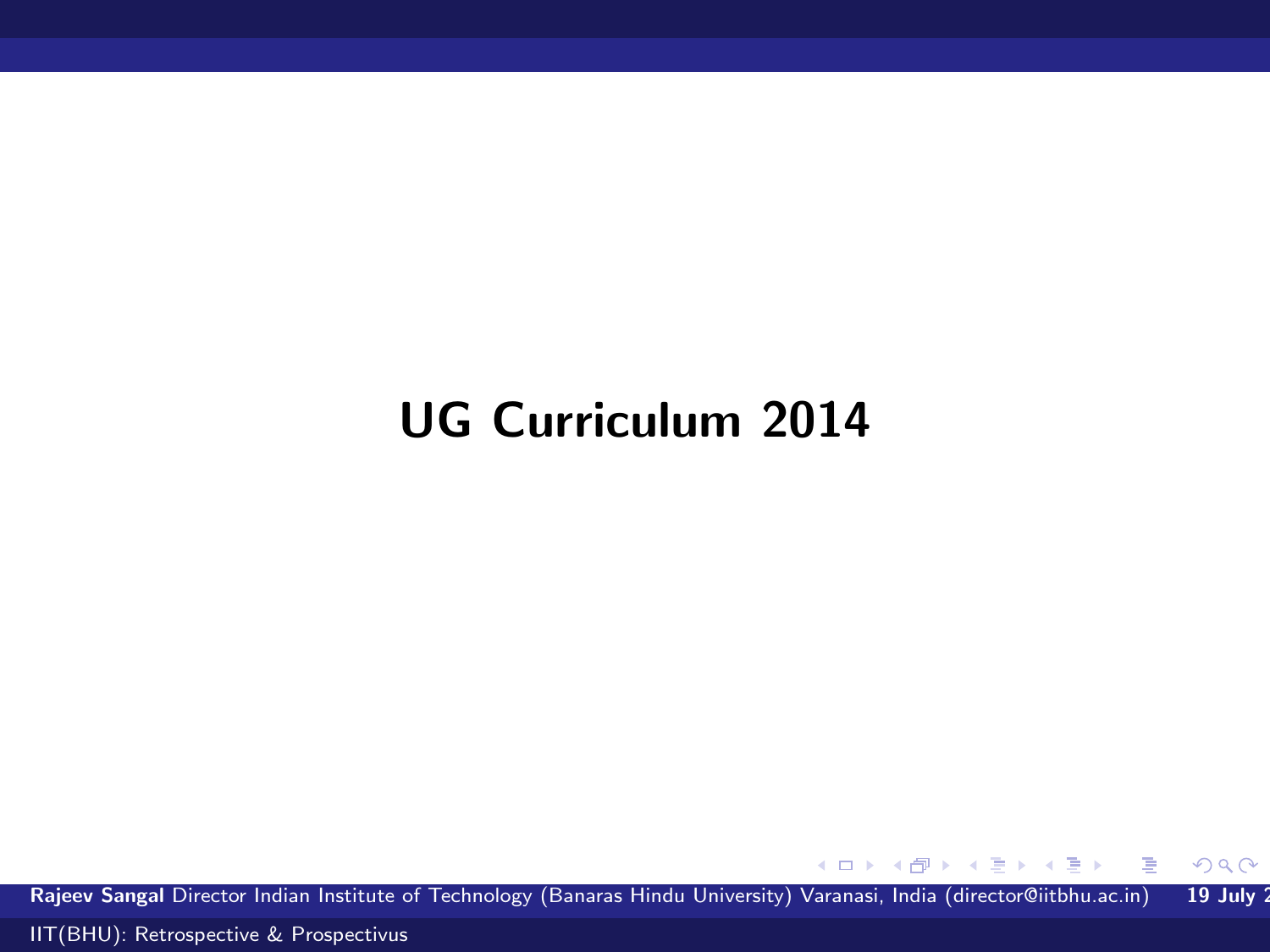Prof Surendra Kumar (2012-14)

 $\blacksquare$  Prof GVS Sastry (2014-17)

Assoc. Dean: Prof ASK Sinha (2015-17)

Prof ASK Sinha (2017-)

Rajeev Sangal Director Indian Institute of Technology (Banaras Hindu University) Varanasi, India (director@iitbhu.ac.in) 19 July 2 [IIT\(BHU\): Retrospective & Prospectivus](#page-0-0)

<span id="page-9-0"></span>**E** K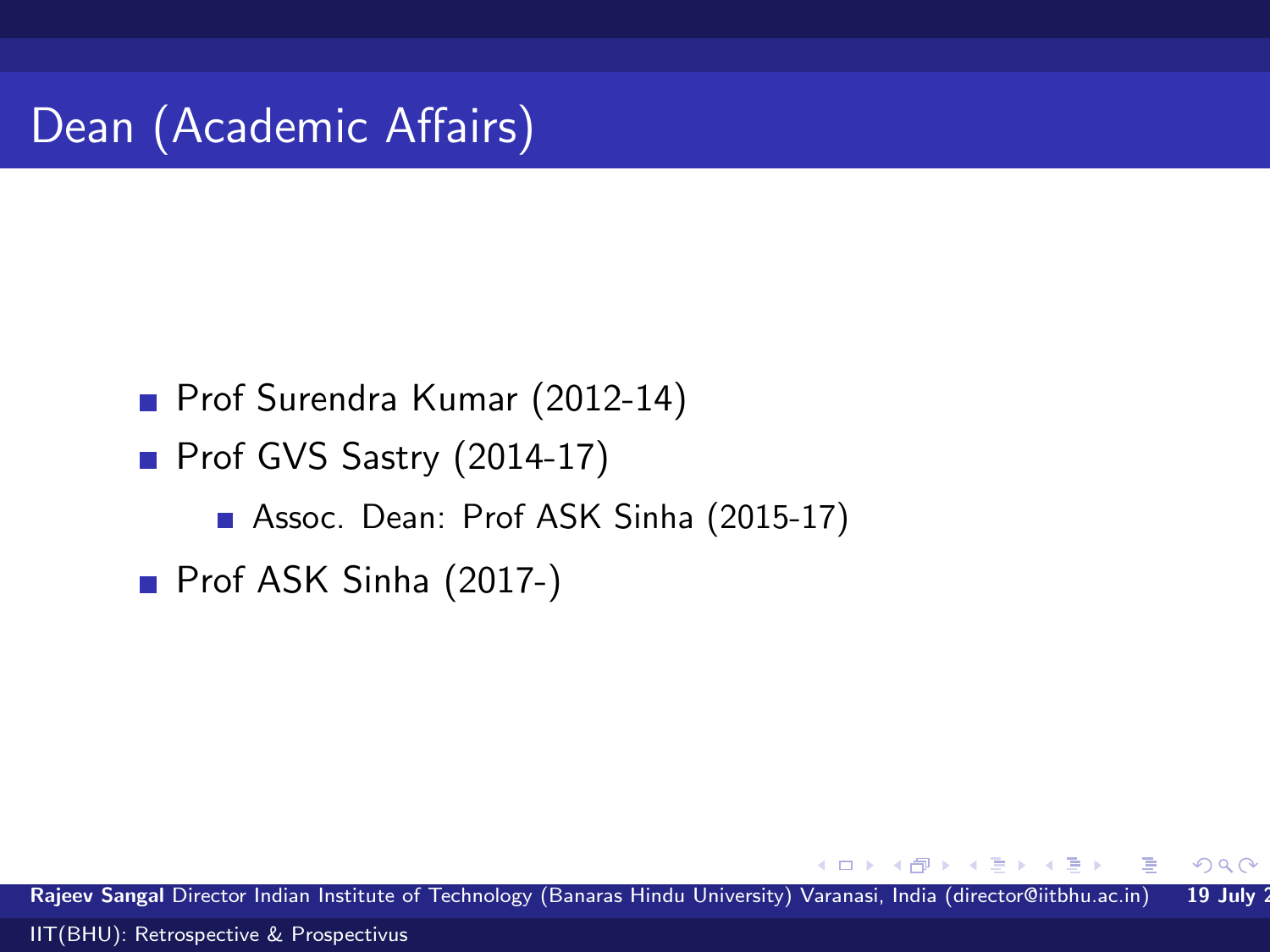# UG Curriculum Review Committee (UGCRC) - 29 Aug 2013

- **Prof Devendra Kumar, Ceramic Engg Chairman**
- **Prof AK Mukherjee, Chemistry**
- **Prof AK Ghose, Metallurgical Engg**
- **Prof Santosh Kumar, Mechanical Engg**
- Dr Chandan Upadhyay, SMST
- **Prof RK Srivastava, Electrical Engg**
- **Prof NC Karmakar, Mining Engg**
- **Prof PK Mukherjee, Electronics**
- Dr Senthil Raja A, Pharmaceutics
- Dr AK Verma, Chemical Engg
- <span id="page-10-0"></span>■ Prof Kamalakar Karlapalem, Dean (Ac[ad\)](#page-9-0), [I](#page-11-0)[II](#page-9-0)[T-](#page-10-0)[H](#page-11-0)[yd](#page-0-0)[er](#page-53-0)[ab](#page-0-0)[ad](#page-53-0)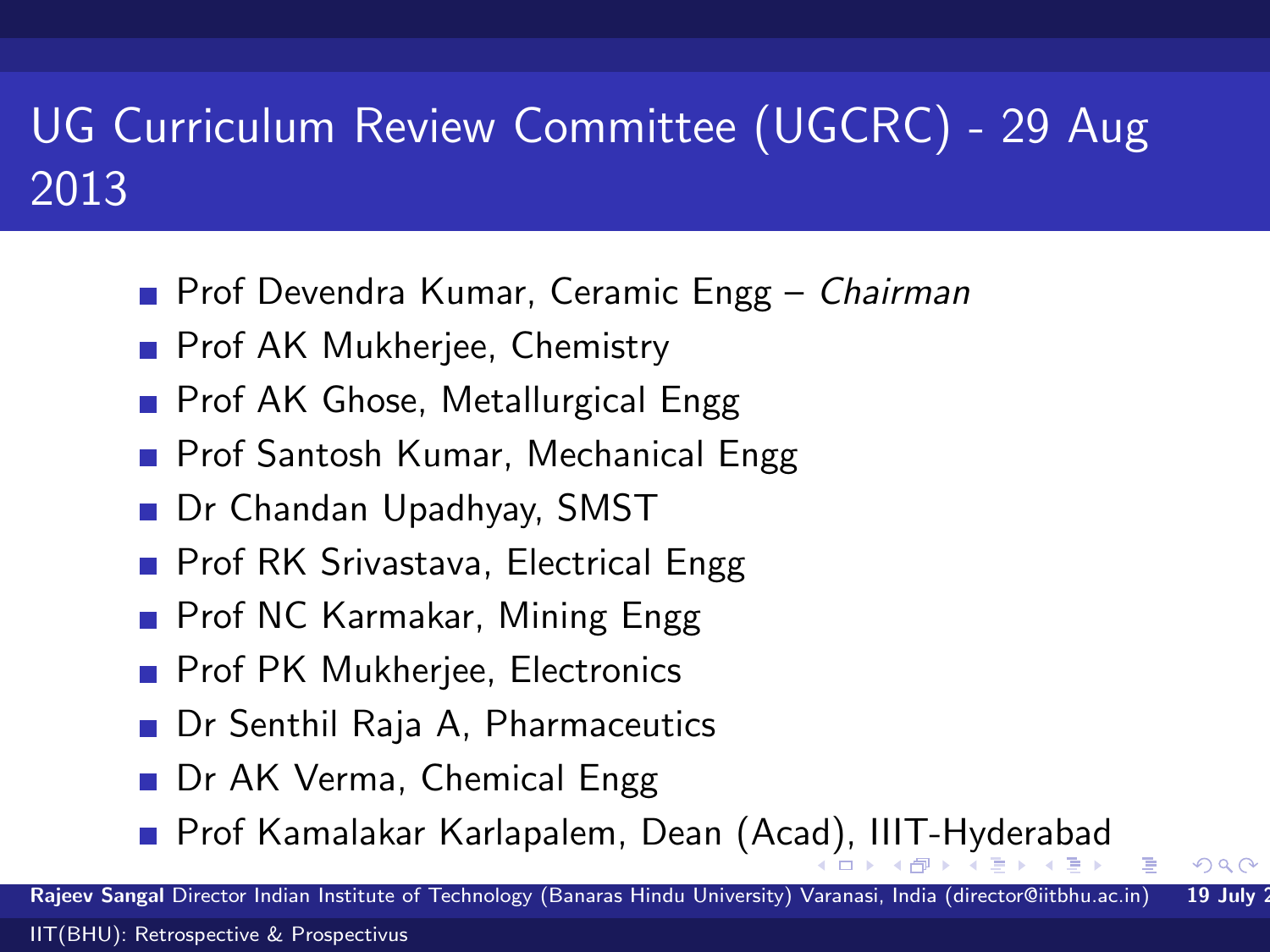# Desired Qualities in Graduating Engineer

- A Analytical ability (Analyzing situations, applying knowledge)
- B Building ability (Creativity, working with hands)
- C Caring and character (Sensitivity, courage to act on one's beliefs)

Rajeev Sangal Director Indian Institute of Technology (Banaras Hindu University) Varanasi, India (director@iitbhu.ac.in) 19 July 2 [IIT\(BHU\): Retrospective & Prospectivus](#page-0-0)

<span id="page-11-0"></span> $QQ$ 

 $\mathbf{A}$  . The first set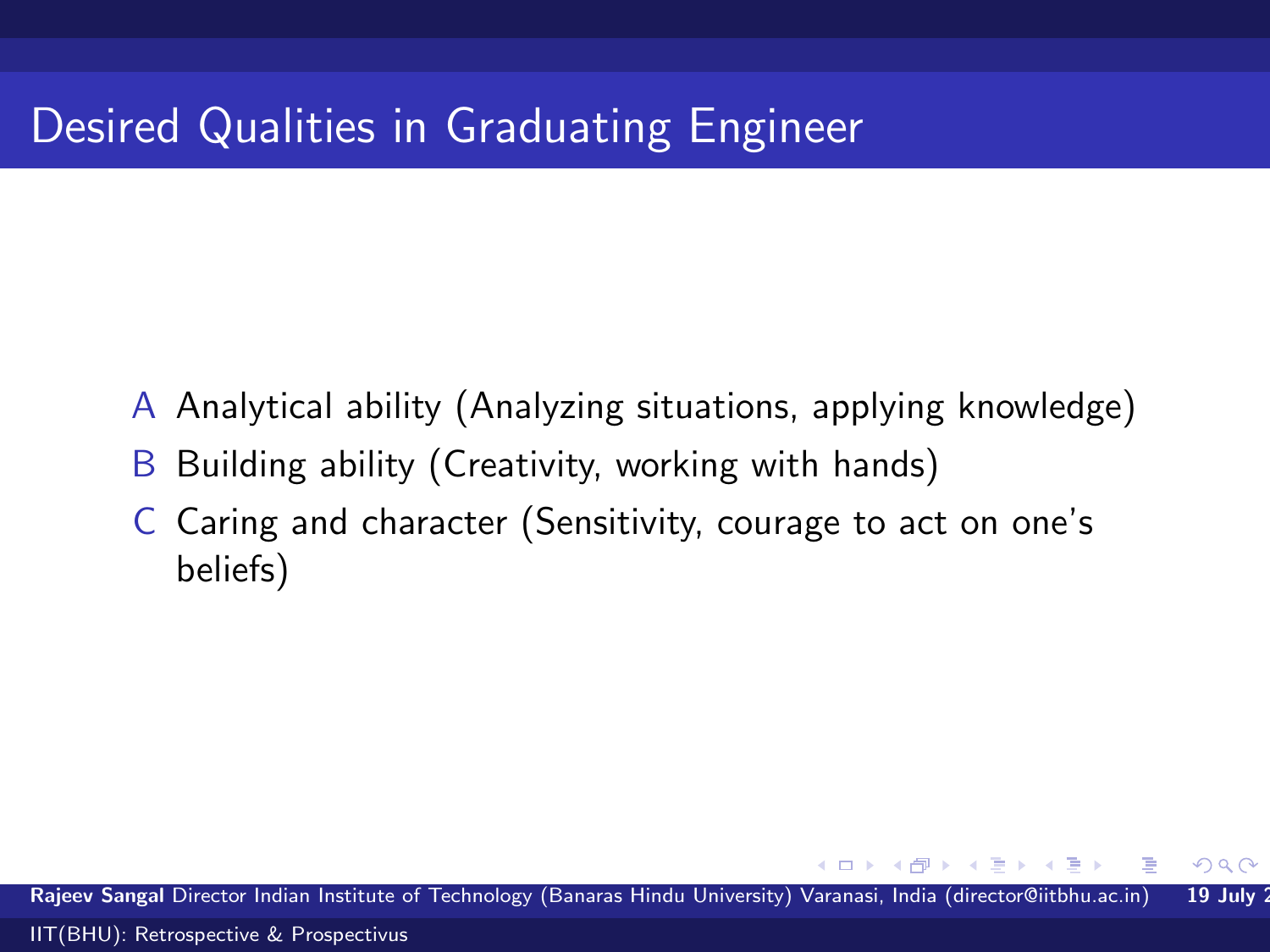- **1** Develop engineers with research orientation and innovation attitude
	- **Ability to deal with unstructured situations and real contexts**
- **2** Do research or build things within 4 years of undergraduation
	- Not only after graduating, but while being here
- 3 Also breadth of knowledge: From science to engineering to humanities

Rajeev Sangal Director Indian Institute of Technology (Banaras Hindu University) Varanasi, India (director@iitbhu.ac.in) 19 July [IIT\(BHU\): Retrospective & Prospectivus](#page-0-0)

**NATION**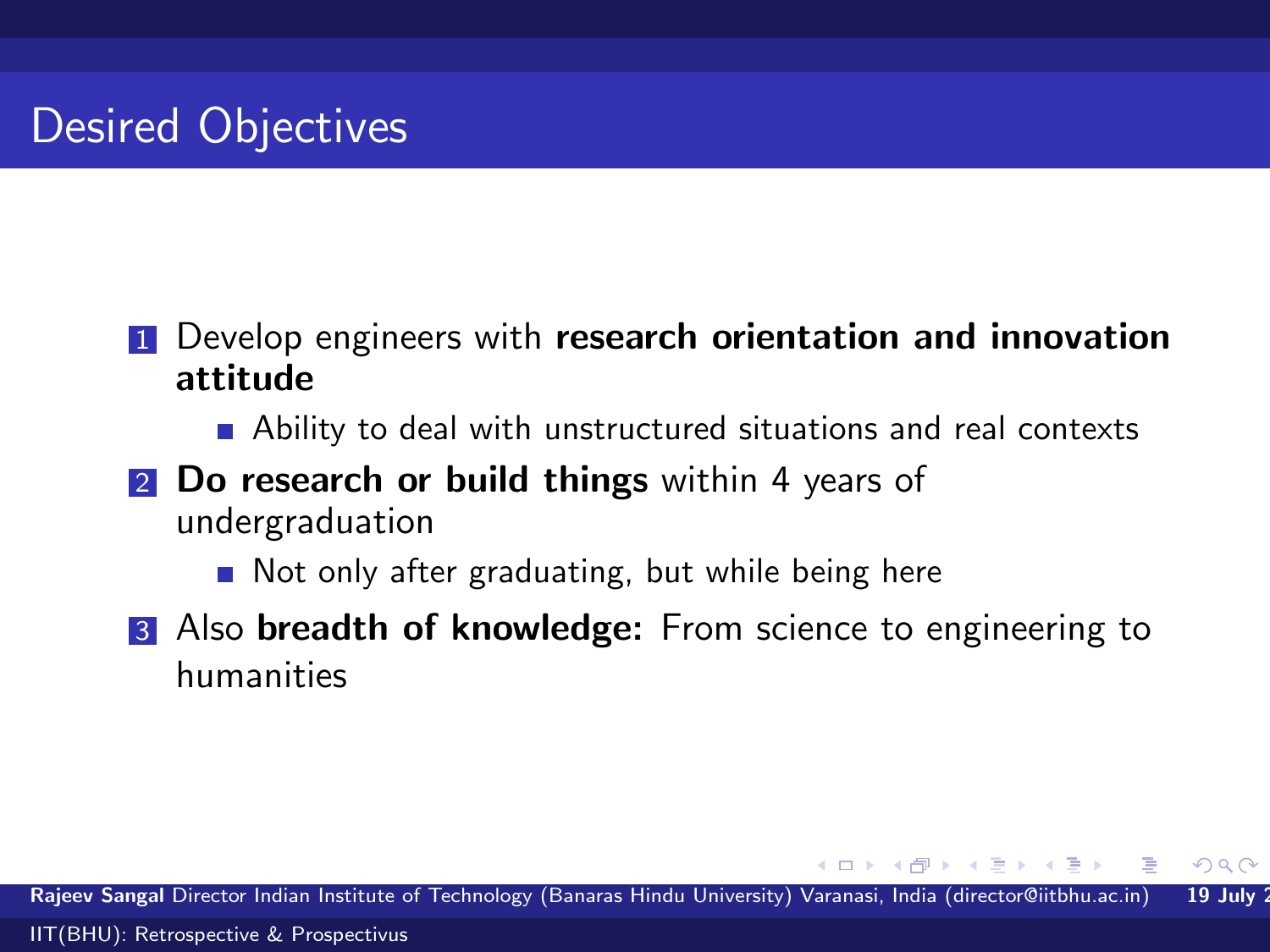# Research/Innovation Orientation

- $\blacksquare$  Provide research/innovation experience to the student **Many courses with projects and term papers.**
- \* This equips student to deal with unstructured situations (Good for research, and good even if a students wishes to take up a job in industry)

Rajeev Sangal Director Indian Institute of Technology (Banaras Hindu University) Varanasi, India (director@iitbhu.ac.in) 19 July [IIT\(BHU\): Retrospective & Prospectivus](#page-0-0)

<span id="page-13-0"></span> $QQ$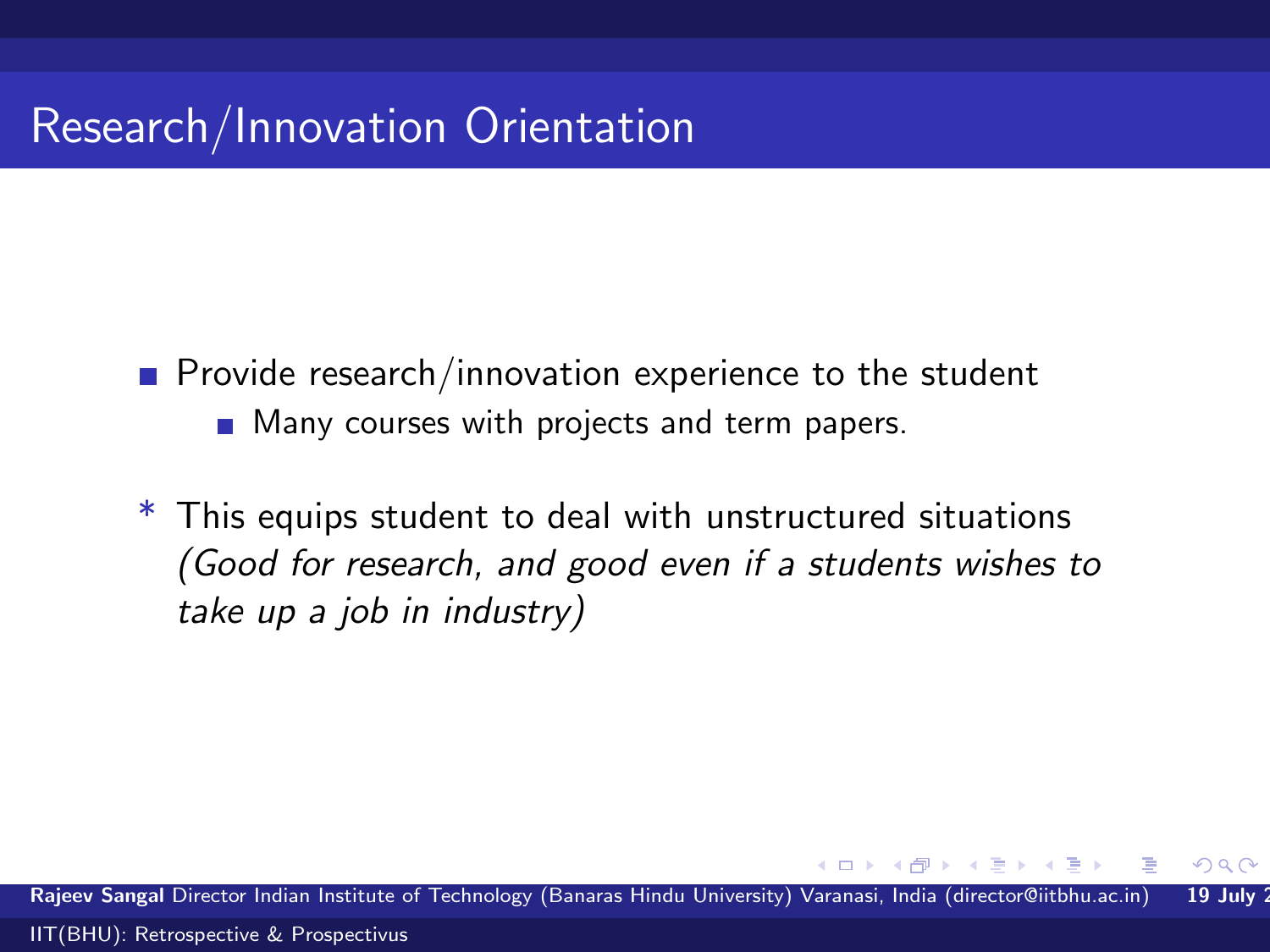Inspire the students to join research or innovation projects !

Rajeev Sangal Director Indian Institute of Technology (Banaras Hindu University) Varanasi, India (director@iitbhu.ac.in) 19 July 2

<span id="page-14-0"></span> $299$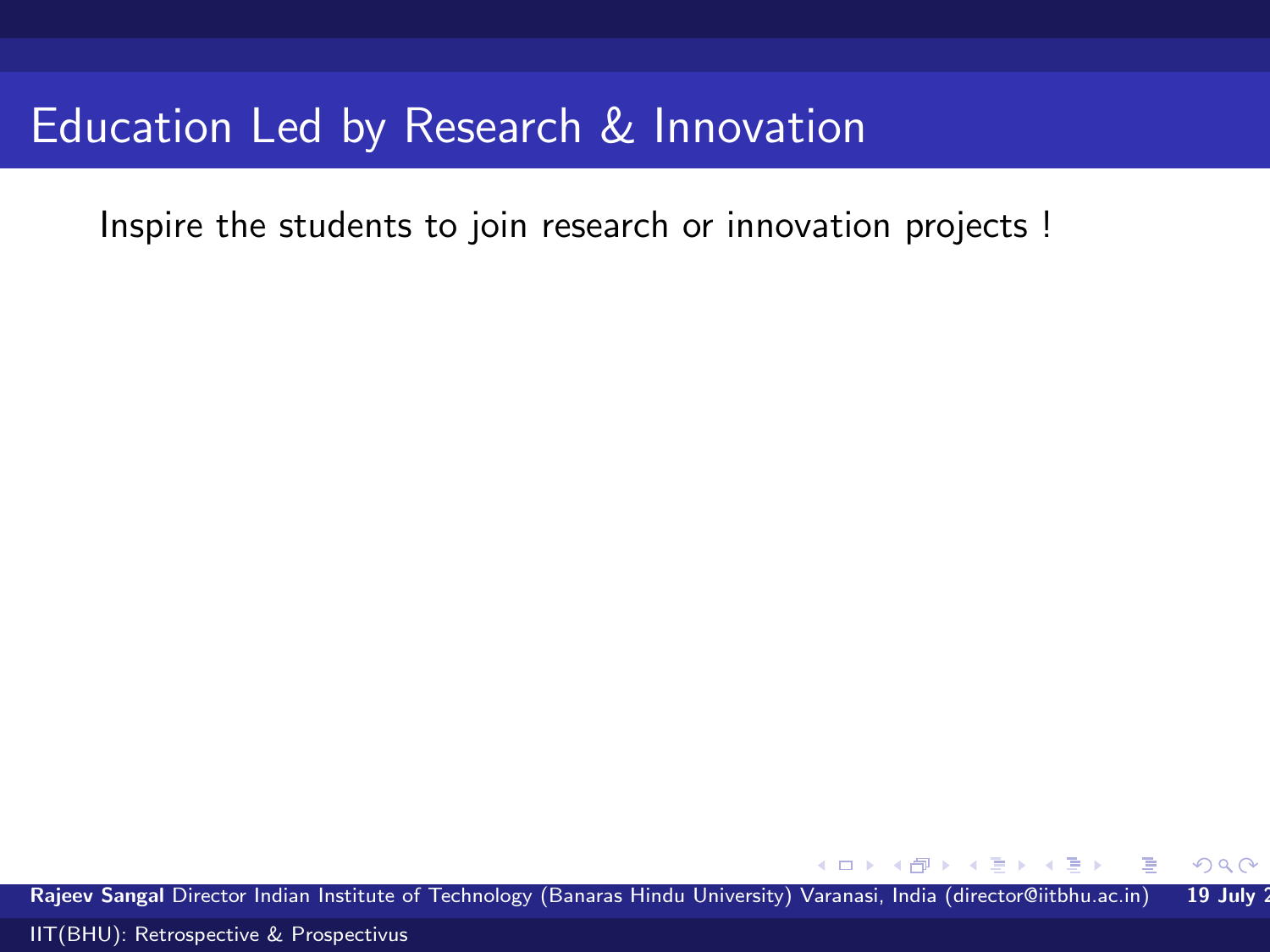Inspire the students to join research or innovation projects ! If a student asks, even though in 1st year of UG,

■ Can I build a robot here?

Rajeev Sangal Director Indian Institute of Technology (Banaras Hindu University) Varanasi, India (director@iitbhu.ac.in) 19 July 2

 $\Omega$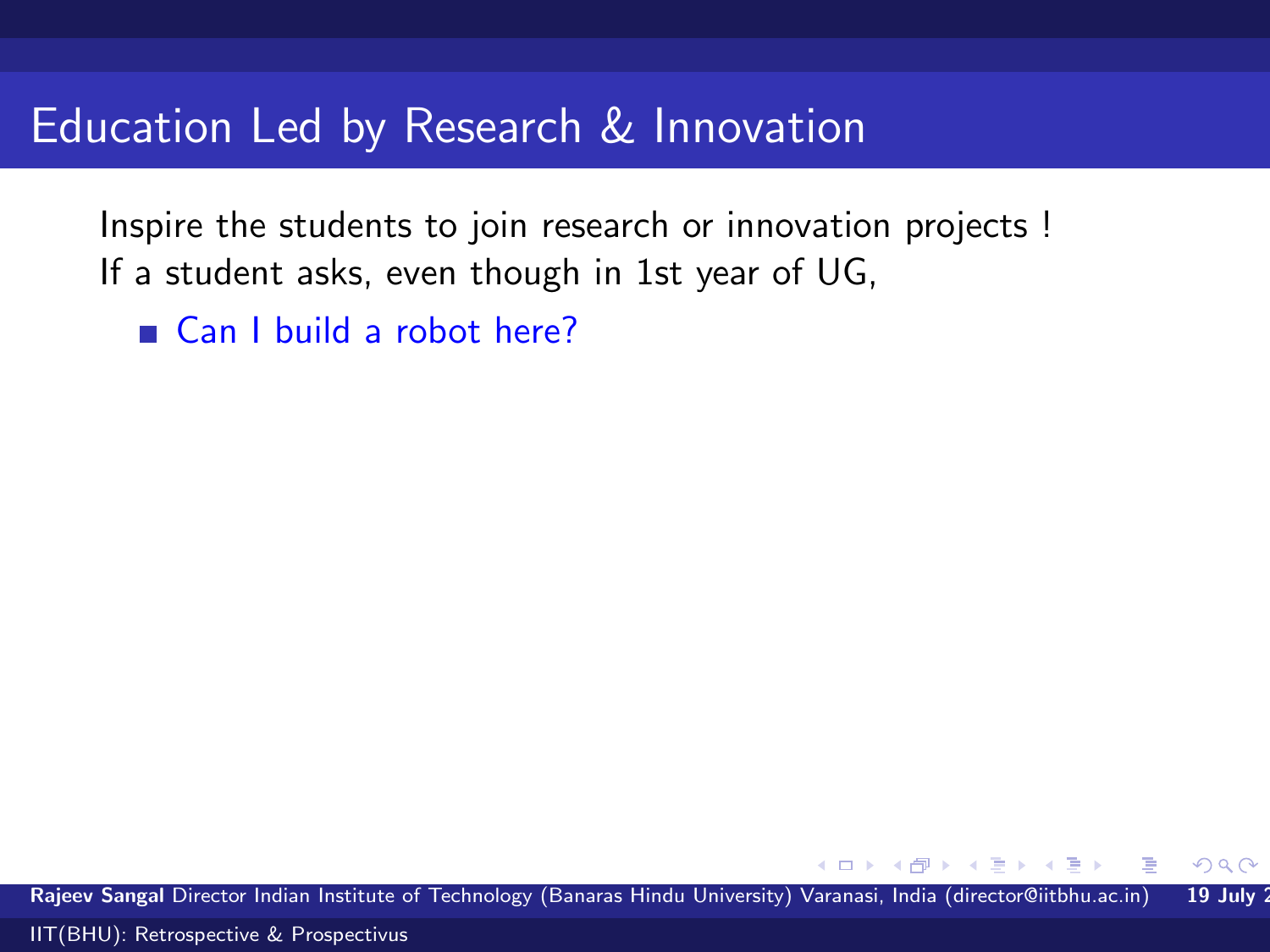Inspire the students to join research or innovation projects ! If a student asks, even though in 1st year of UG,

- Can I build a robot here? or
- **a** a targetted pollution measuring device for specific hazards, but extremely low cost, or
- $\blacksquare$  a harvestor at one tenth of power, and one twentieth of cost, or
- a flood prediction system based on remote sensing?

Rajeev Sangal Director Indian Institute of Technology (Banaras Hindu University) Varanasi, India (director@iitbhu.ac.in) 19 July [IIT\(BHU\): Retrospective & Prospectivus](#page-0-0)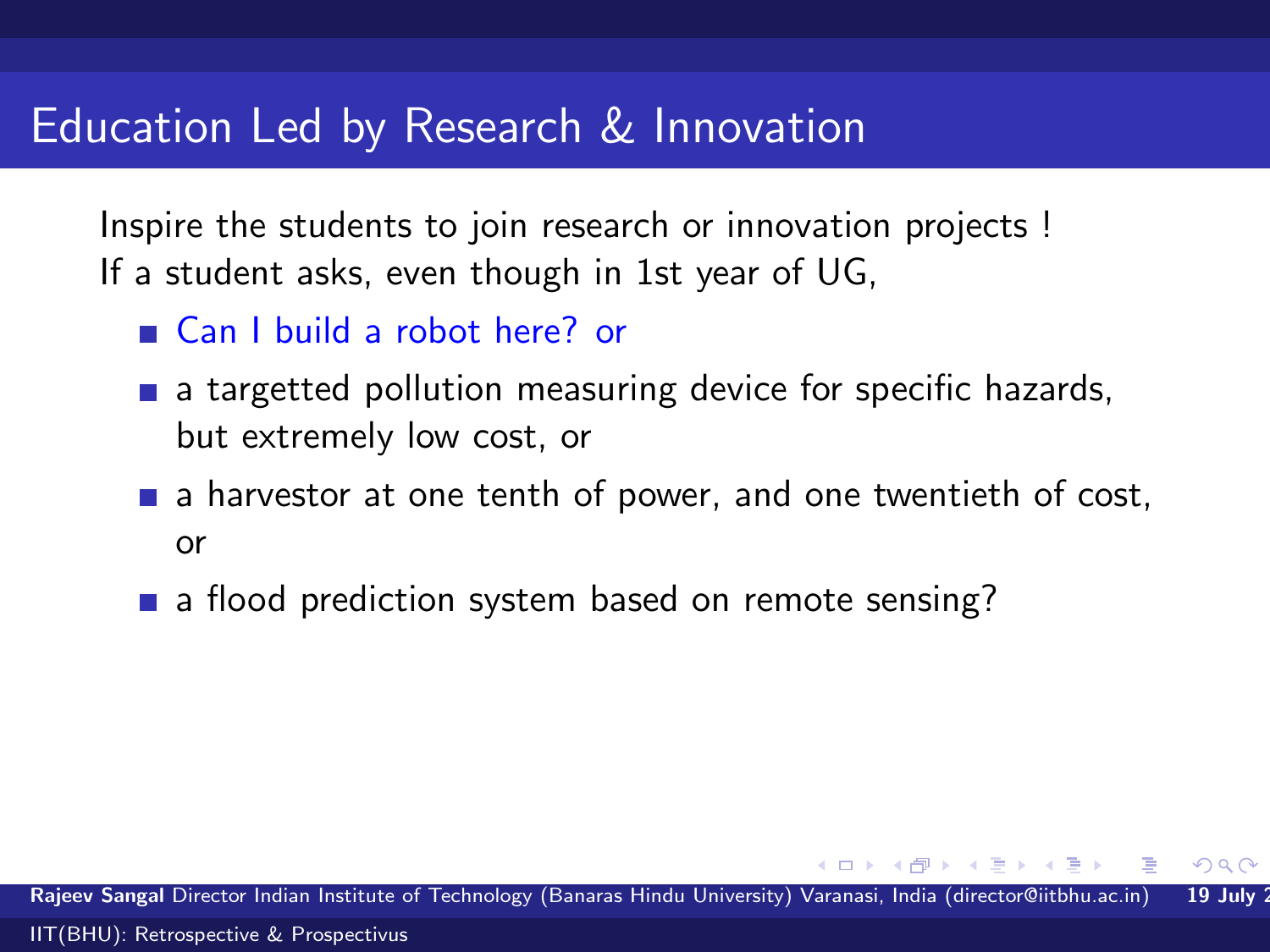Inspire the students to join research or innovation projects ! If a student asks, even though in 1st year of UG,

- Can I build a robot here? or
- a targetted pollution measuring device for specific hazards, but extremely low cost, or
- $\blacksquare$  a harvestor at one tenth of power, and one twentieth of cost, or
- a flood prediction system based on remote sensing? or
- **a** a village electric power network (distributed grid), or
- **a** a computer that interacts in human language, or
- <span id="page-17-0"></span>a drug molecule with certain properties.

Rajeev Sangal Director Indian Institute of Technology (Banaras Hindu University) Varanasi, India (director@iitbhu.ac.in) 19 July [IIT\(BHU\): Retrospective & Prospectivus](#page-0-0)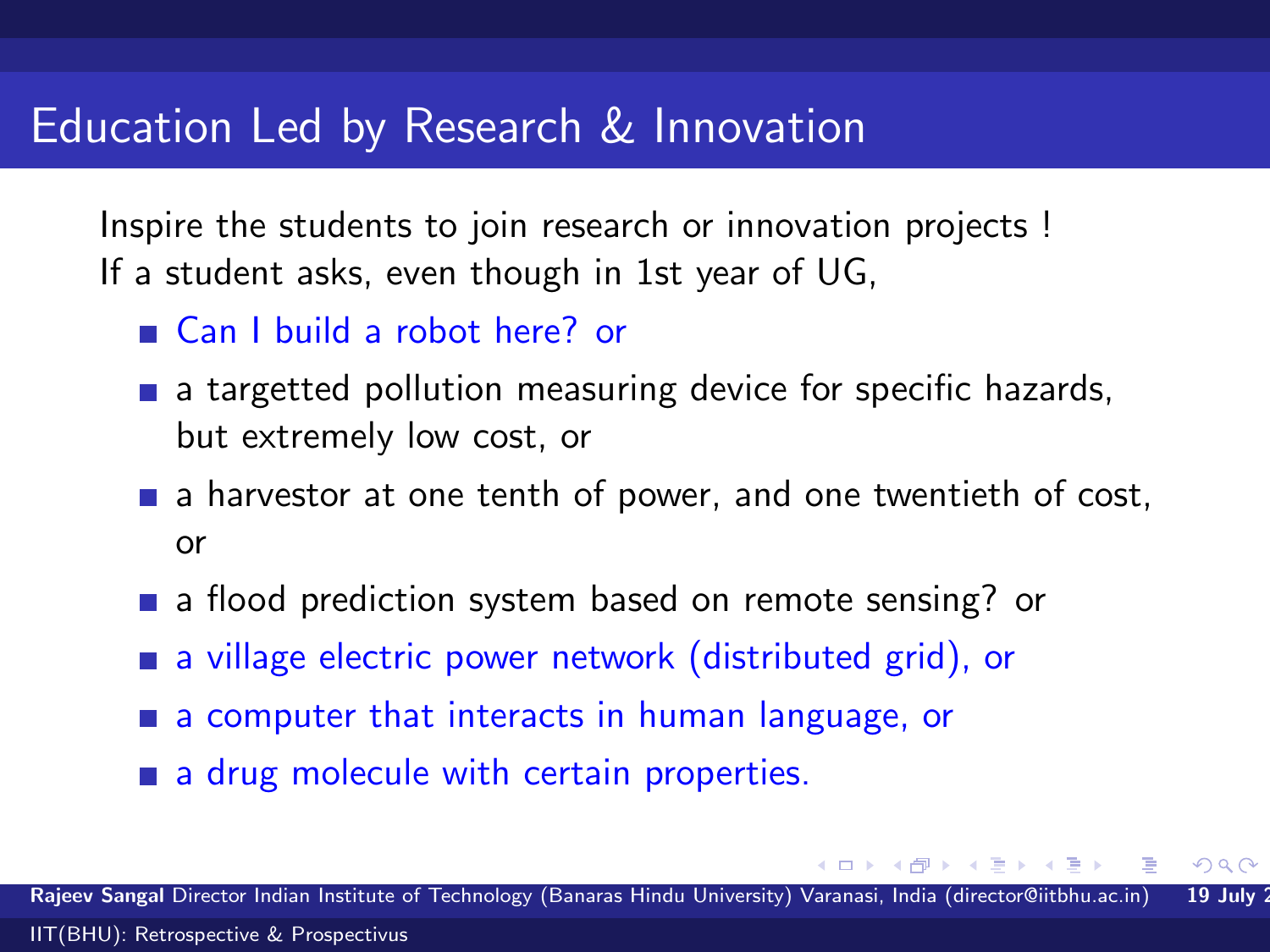Inspire the students to join research or innovation projects ! If a student asks, even though in 1st year of UG,

- Can I build a robot here? or
- a targetted pollution measuring device for specific hazards, but extremely low cost, or
- $\blacksquare$  a harvestor at one tenth of power, and one twentieth of cost, or
- a flood prediction system based on remote sensing? or
- **a** a village electric power network (distributed grid), or
- **a** a computer that interacts in human language, or
- <span id="page-18-0"></span>a drug molecule with certain properties.

We should be able to answer: Yes, you can ([pr](#page-17-0)o[vi](#page-19-0)[d](#page-13-0)[e](#page-14-0)[d](#page-18-0)[are](#page-0-0)[a i](#page-53-0)[s t](#page-0-0)[he](#page-53-0)[re](#page-0-0)[\).](#page-53-0)

Rajeev Sangal Director Indian Institute of Technology (Banaras Hindu University) Varanasi, India (director@iitbhu.ac.in) 19 July [IIT\(BHU\): Retrospective & Prospectivus](#page-0-0)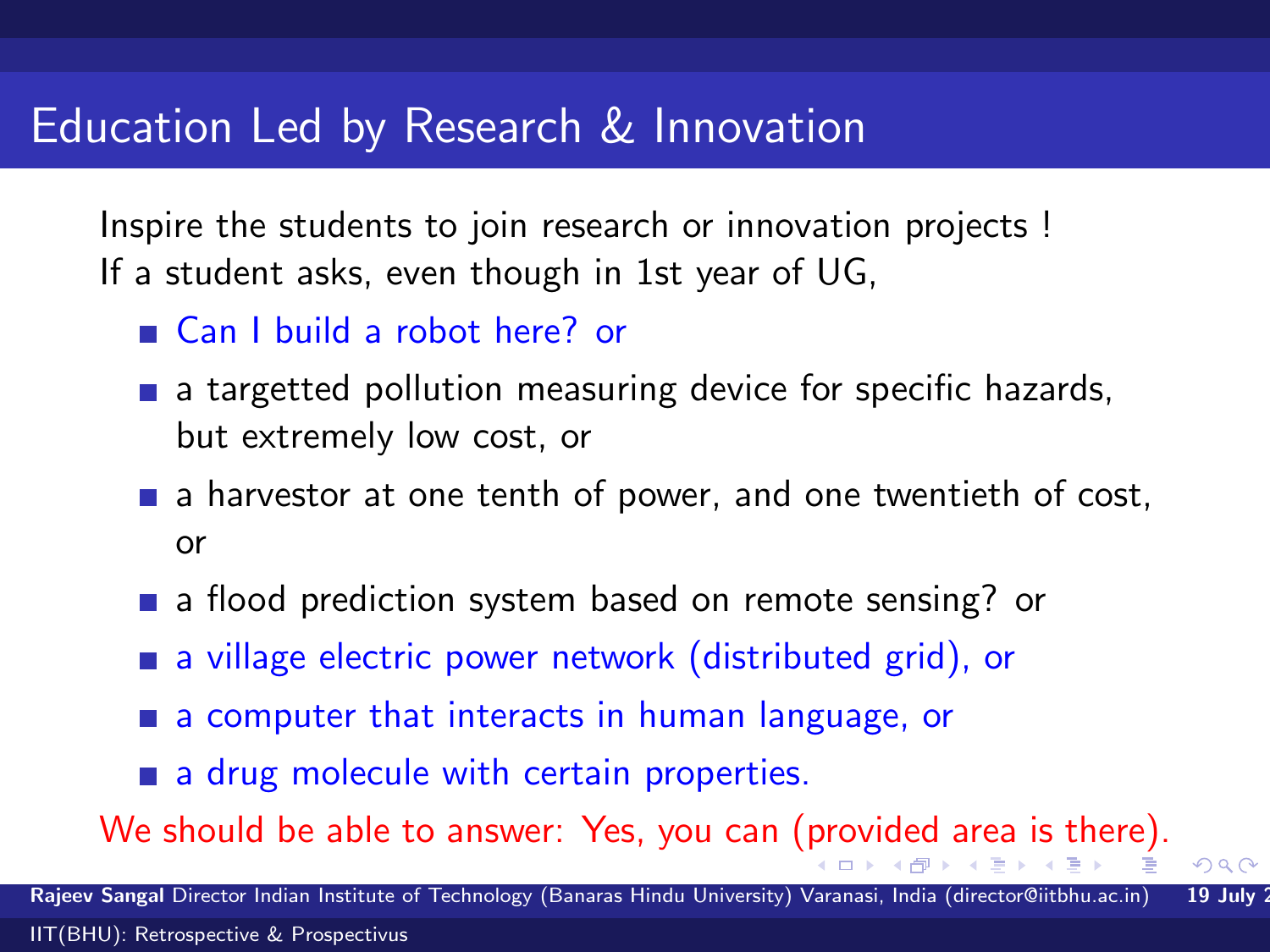Approach towards Curriculum

If he/she further asks when do I start?

Rajeev Sangal Director Indian Institute of Technology (Banaras Hindu University) Varanasi, India (director@iitbhu.ac.in) 19 July 2

 $\leftarrow$ 

÷ s

<span id="page-19-0"></span> $299$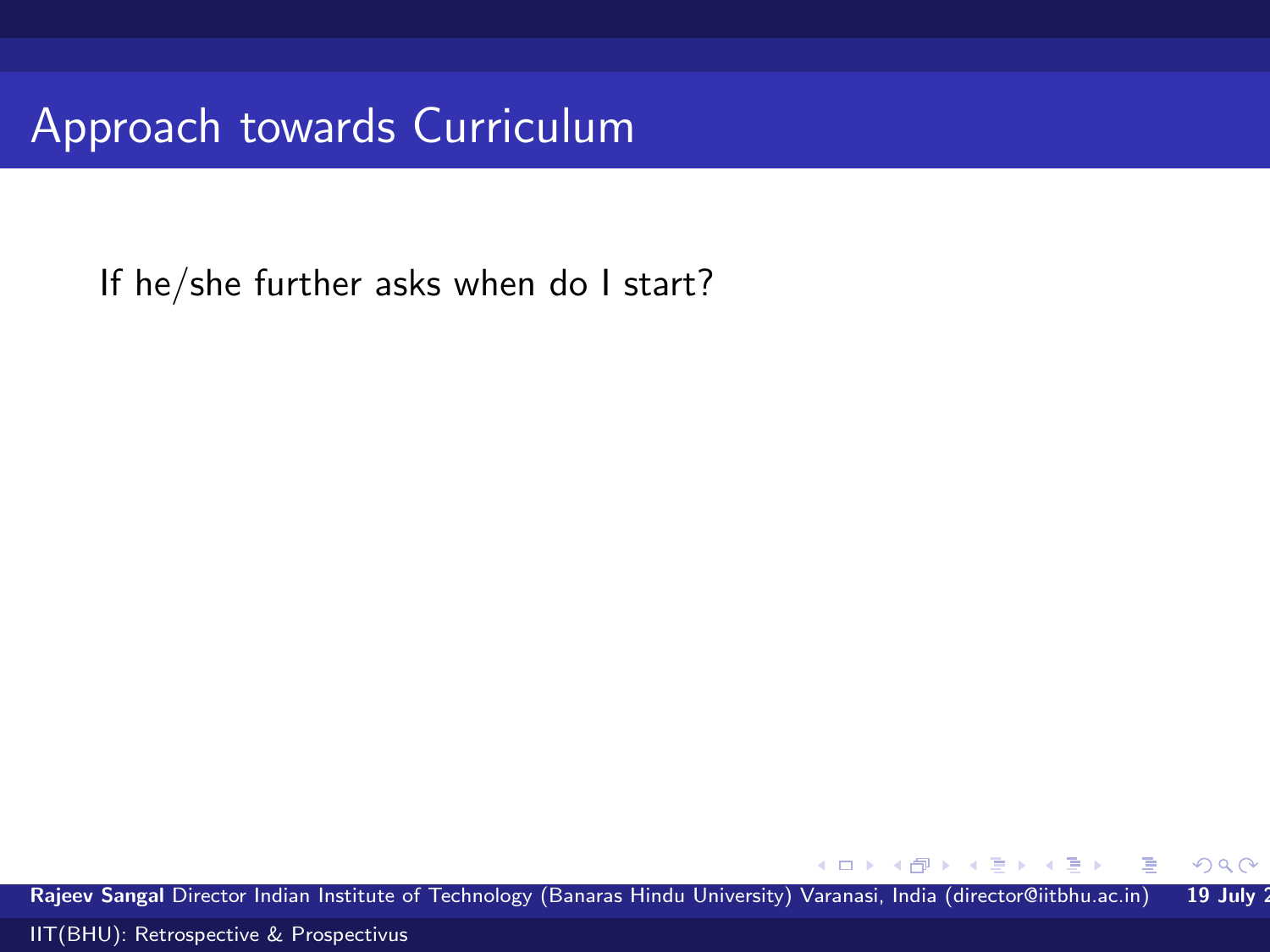If he/she further asks when do I start? We should be able to answer: Now. (Not an easy answer to follow up!)

Rajeev Sangal Director Indian Institute of Technology (Banaras Hindu University) Varanasi, India (director@iitbhu.ac.in) 19 July 2

 $QQ$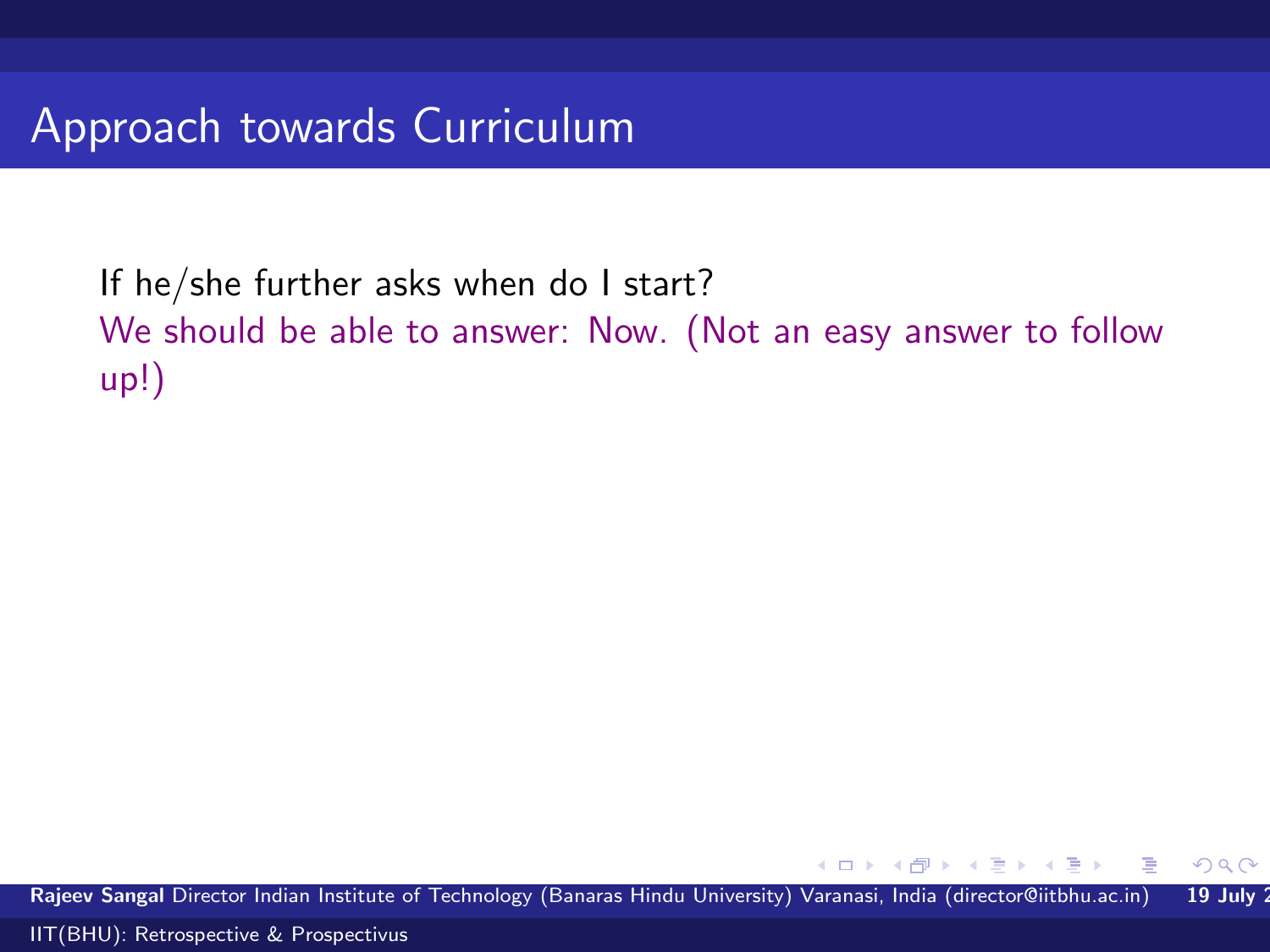If he/she further asks when do I start?

We should be able to answer: Now. (Not an easy answer to follow up!)

 $\blacksquare$  To hook the students to *projects at an early stage* have

 $\blacksquare$  Independent projects with academic credits

- $\blacksquare$  Not only allow/encourage projects, but also enable *supportive* course work
	- Choice based flexible curriculum becomes a necessity!

Curriculum should enable!

Rajeev Sangal Director Indian Institute of Technology (Banaras Hindu University) Varanasi, India (director@iitbhu.ac.in) 19 July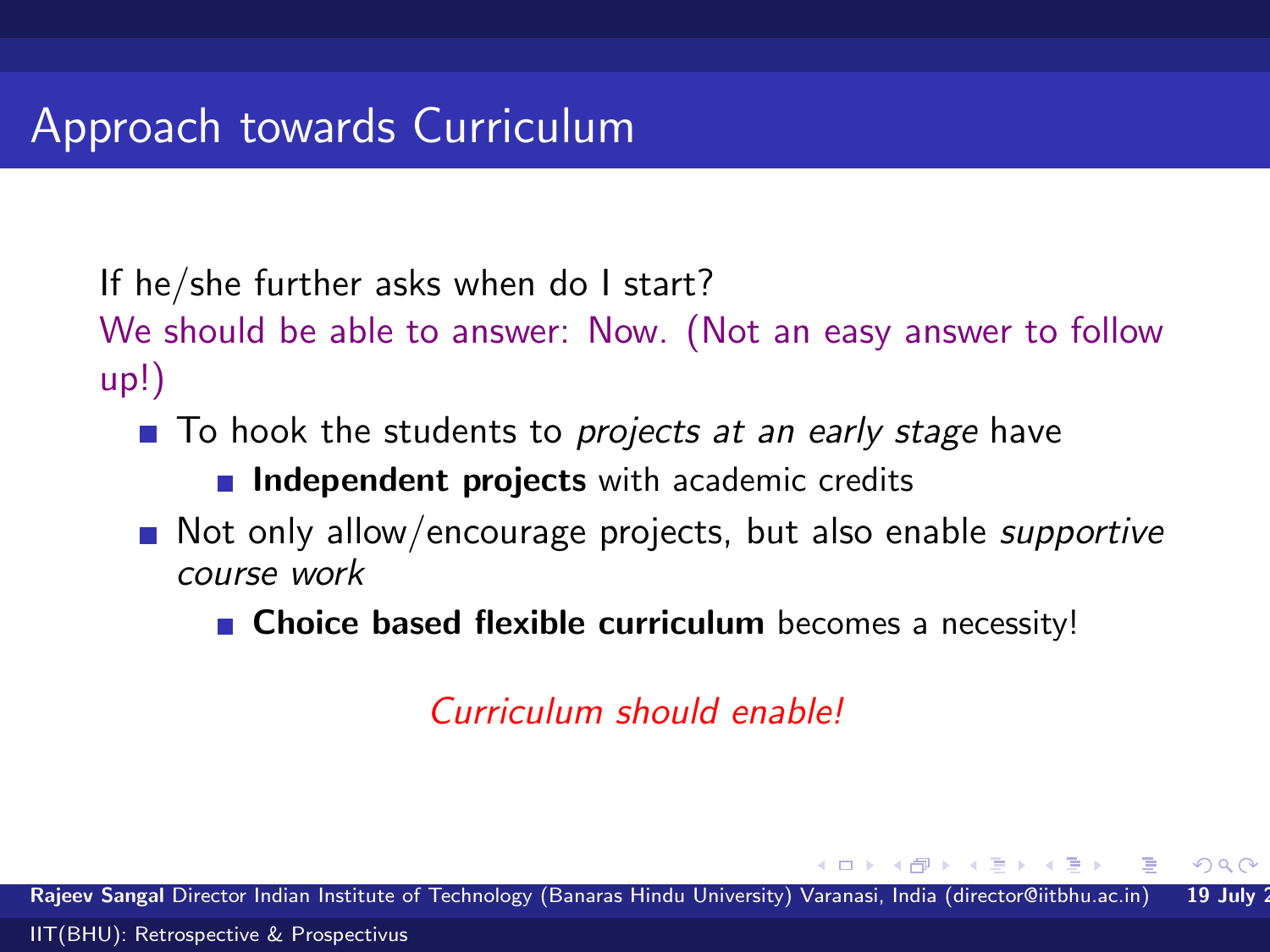### Curricular Requirements

In undergraduate engineering curriculum, there are:

- **Disciplinary courses**
- Courses in general Science & Engg.
- **Courses in Humanities & Social Sc.**

Rajeev Sangal Director Indian Institute of Technology (Banaras Hindu University) Varanasi, India (director@iitbhu.ac.in) 19 July 2

 $QQ$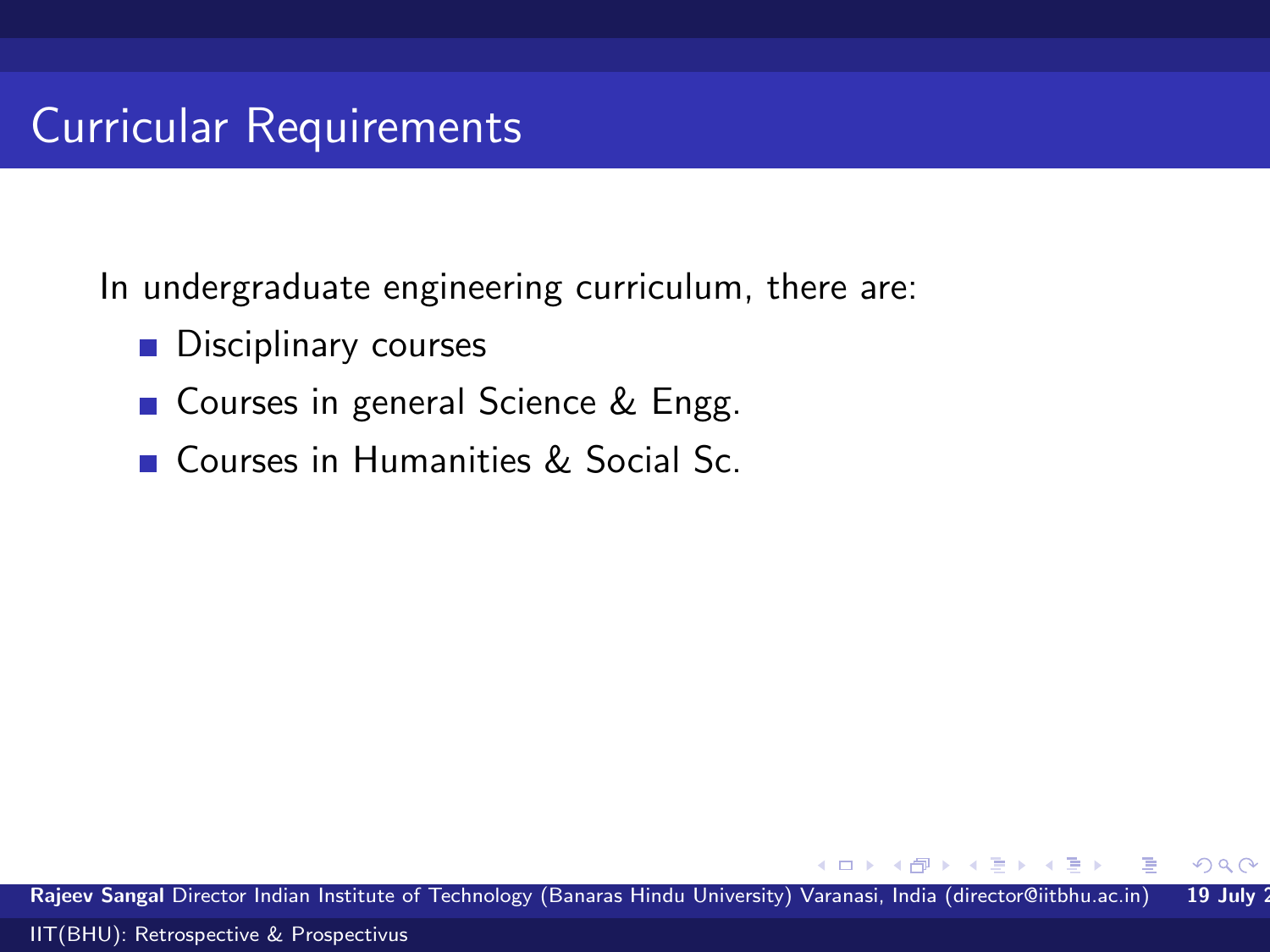#### Curricular Requirements

In undergraduate engineering curriculum, there are:

- **Disciplinary courses**
- Courses in general Science & Engg.
- **Courses in Humanities & Social Sc.**
- **Plus also have research and design projects**
- But the courses have pre-requisite chains as well! What about them?

Rajeev Sangal Director Indian Institute of Technology (Banaras Hindu University) Varanasi, India (director@iitbhu.ac.in) 19 July [IIT\(BHU\): Retrospective & Prospectivus](#page-0-0)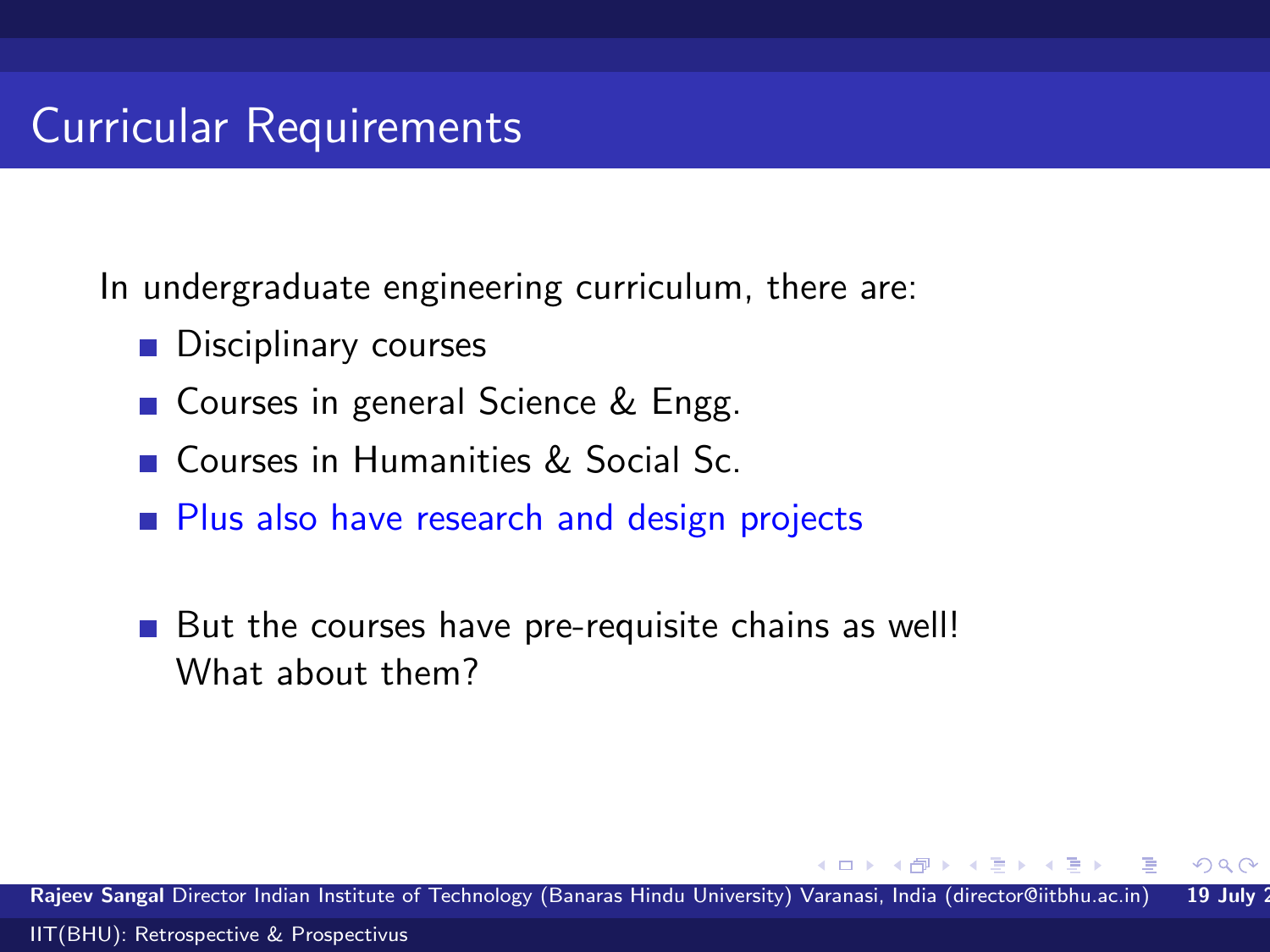#### Curricular Requirements

In undergraduate engineering curriculum, there are:

- **Disciplinary courses**
- Courses in general Science & Engg.
- Courses in Humanities & Social Sc.
- **Plus also have research and design projects**
- But the courses have pre-requisite chains as well! What about them?
- Curriculum design is not easy, but has been done!

Rajeev Sangal Director Indian Institute of Technology (Banaras Hindu University) Varanasi, India (director@iitbhu.ac.in) 19 July [IIT\(BHU\): Retrospective & Prospectivus](#page-0-0)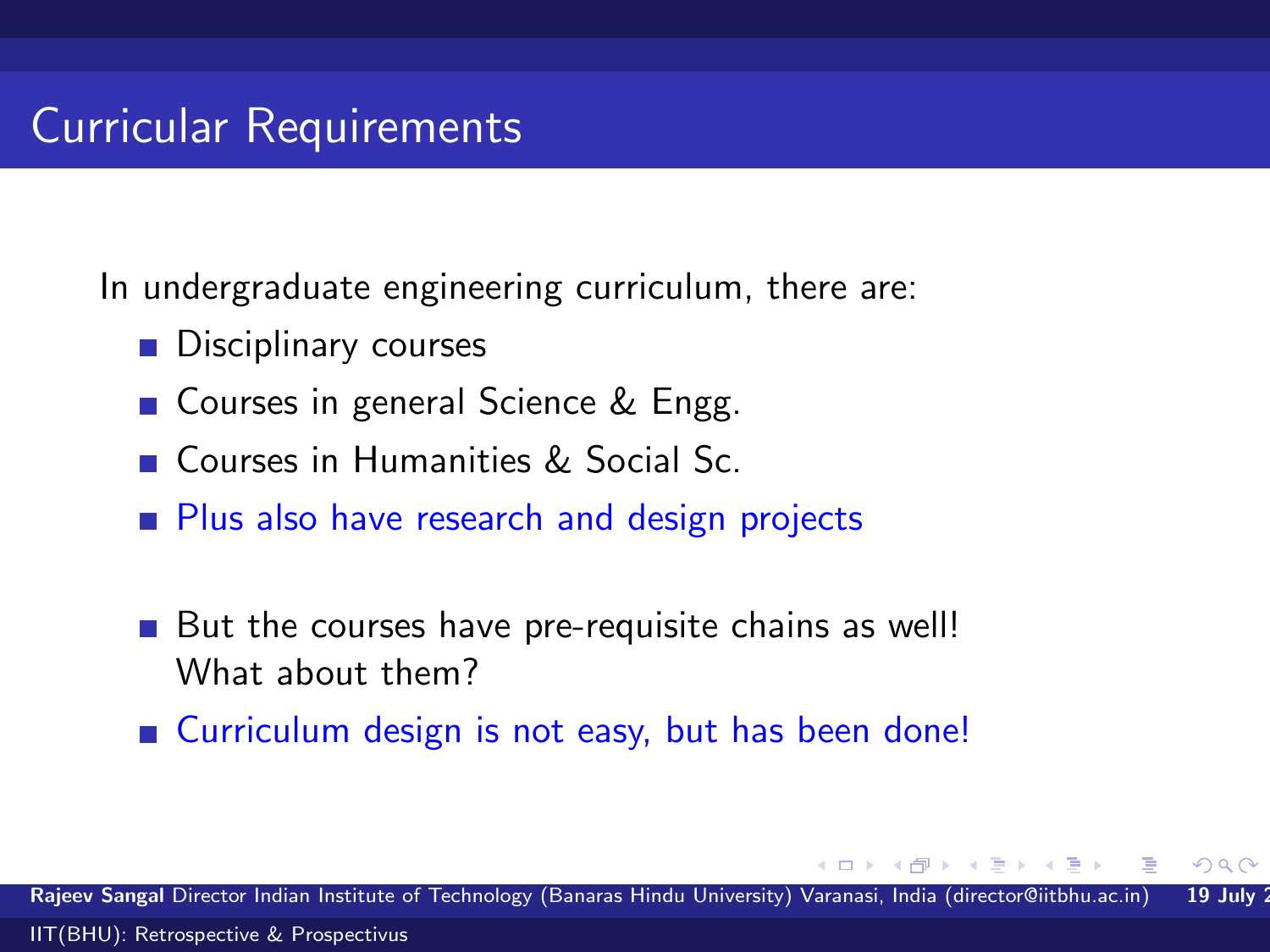### Curriculum Design - Inspirational Dimension

- Challenge minds of the brightest students
- **Allow them to explore new ideas**
- Tap their enthusiasm
- **Provide hands-on-skills**

Rajeev Sangal Director Indian Institute of Technology (Banaras Hindu University) Varanasi, India (director@iitbhu.ac.in) 19 July 2 [IIT\(BHU\): Retrospective & Prospectivus](#page-0-0)

 $QQ$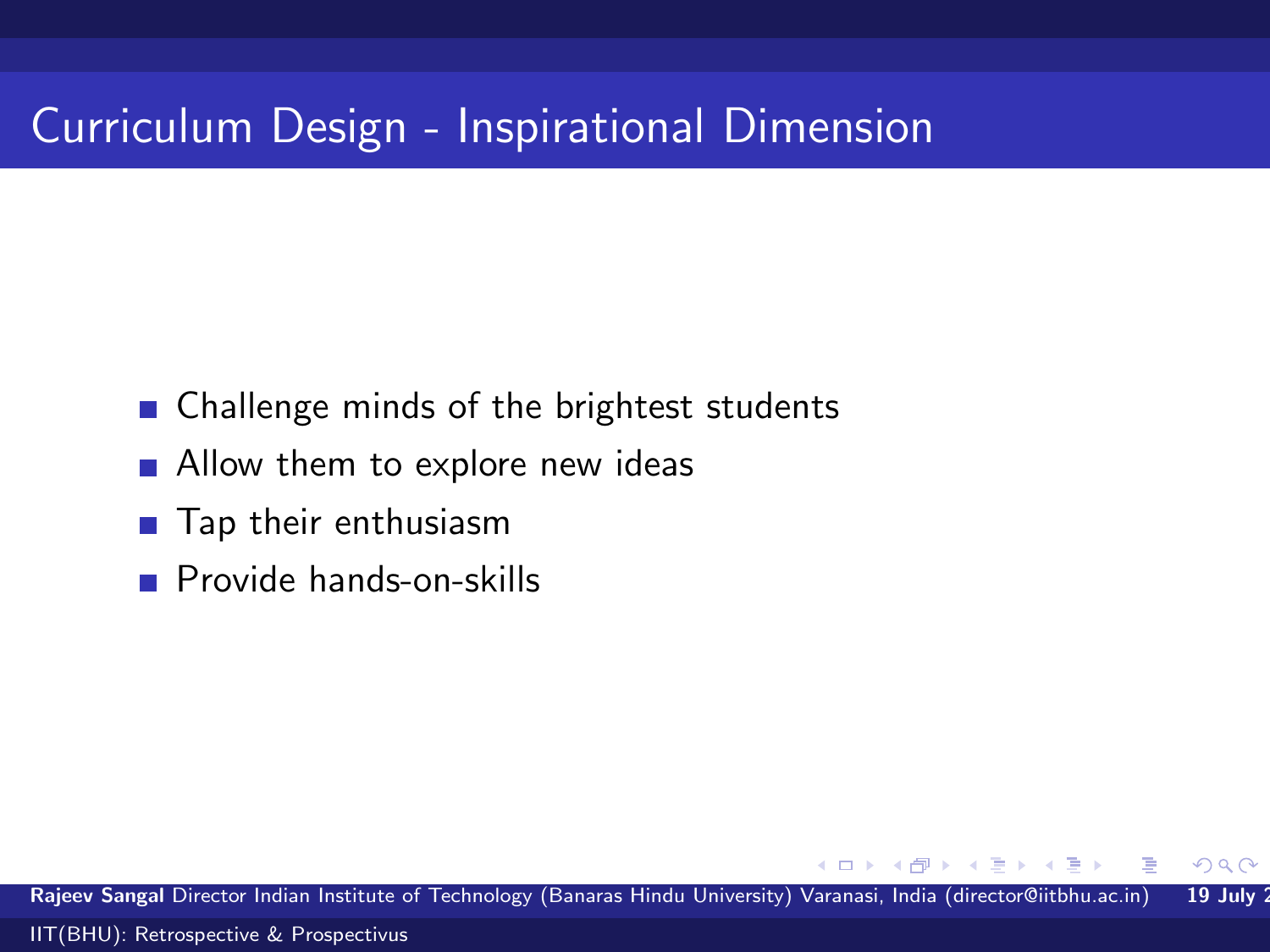Exploratory project in 3rd semester

- **Having learnt little theory**
- **Would work with intuition**
- **Nould spark interest and motivation**

Rajeev Sangal Director Indian Institute of Technology (Banaras Hindu University) Varanasi, India (director@iitbhu.ac.in) 19 July 2

 $QQ$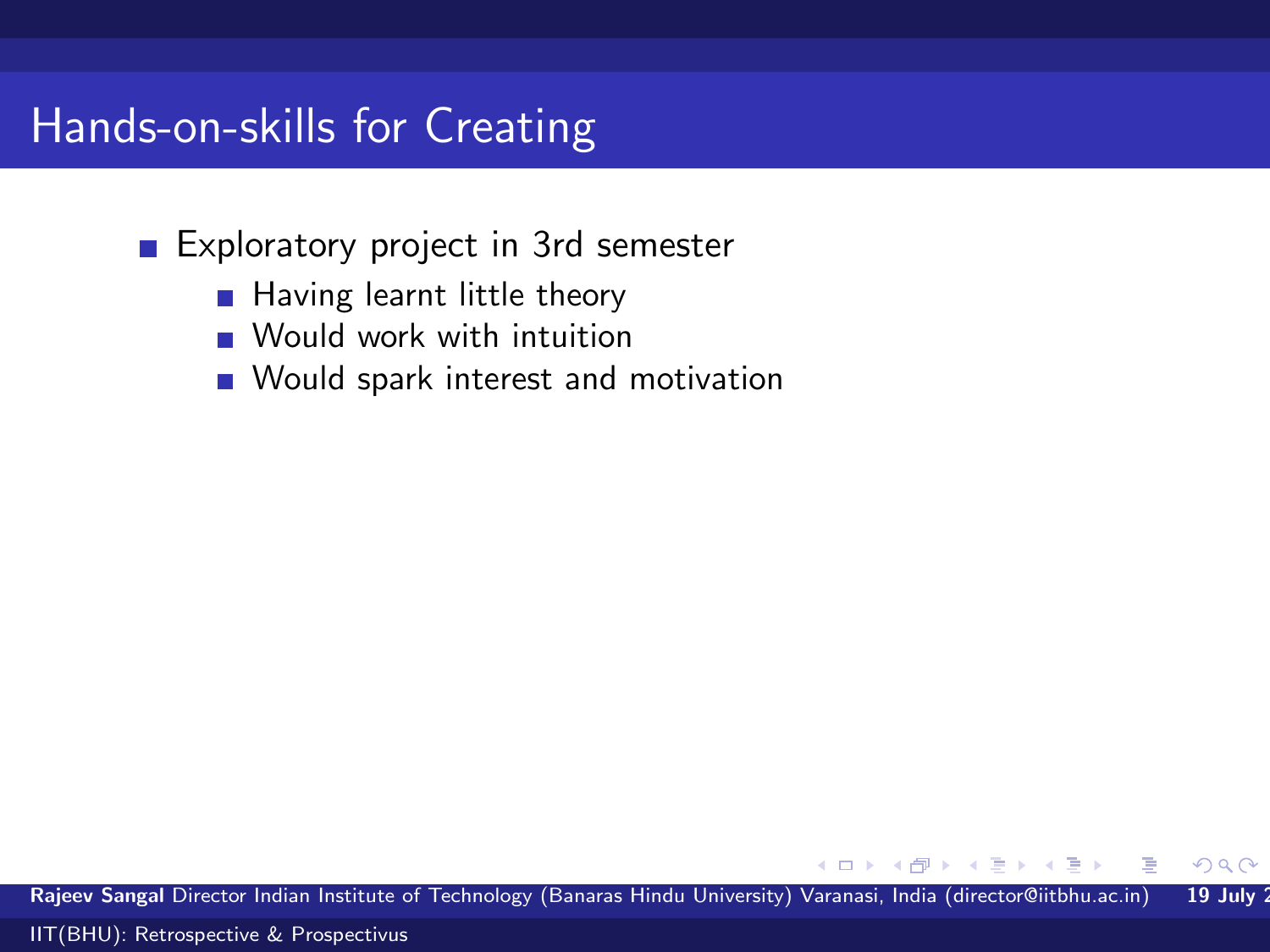Exploratory project in 3rd semester

- **Having learnt little theory**
- **Would work with intuition**
- **Nould spark interest and motivation**

**Example 1** Later when theory courses come, would realize the importance of theory. Would create interest in learning theory

Rajeev Sangal Director Indian Institute of Technology (Banaras Hindu University) Varanasi, India (director@iitbhu.ac.in) 19 July [IIT\(BHU\): Retrospective & Prospectivus](#page-0-0)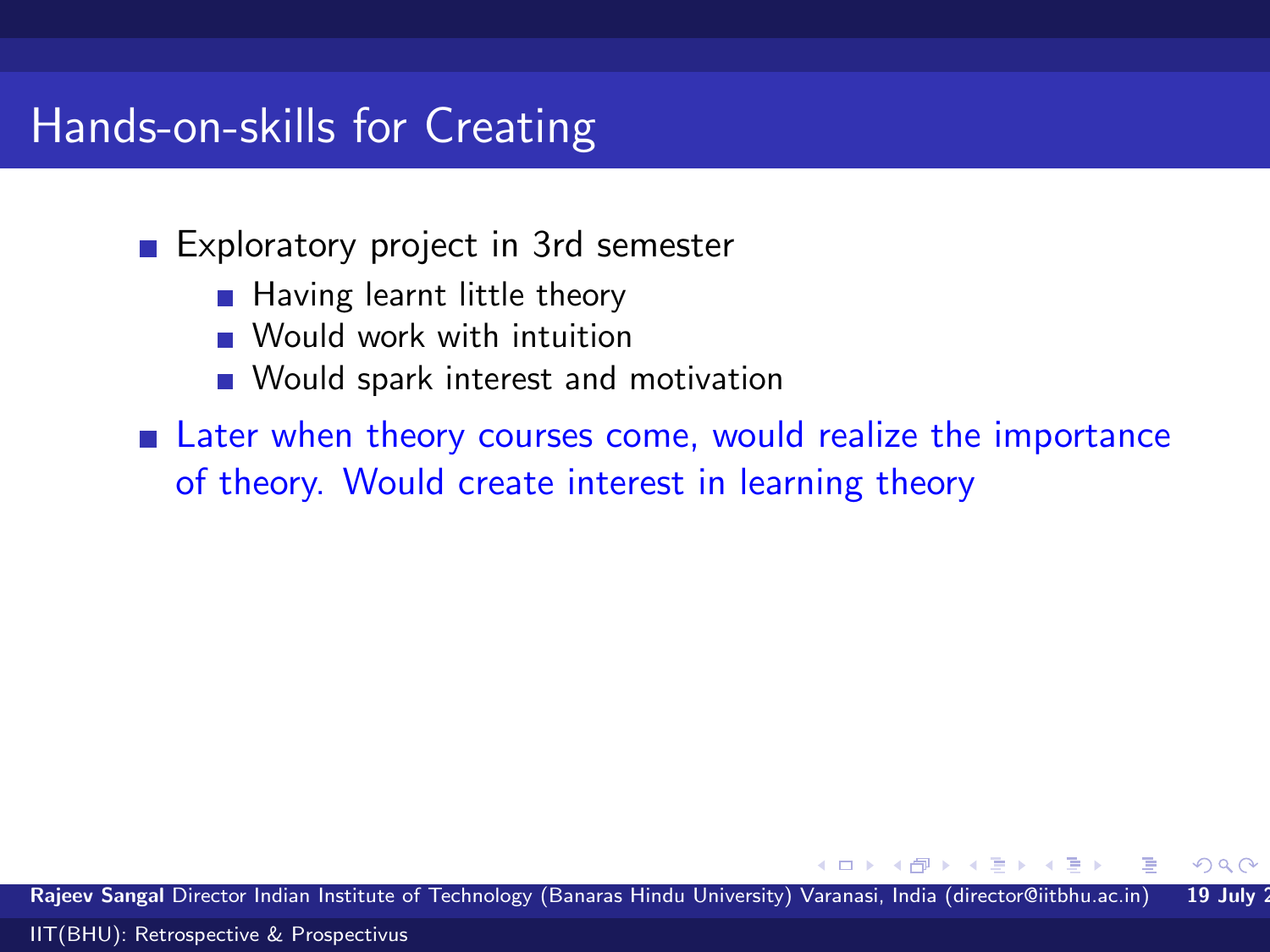Exploratory project in 3rd semester

- **Having learnt little theory**
- **Would work with intuition**
- **Nould spark interest and motivation**
- **Example 1** Later when theory courses come, would realize the importance of theory. Would create interest in learning theory
- $\blacksquare$  Q: What can be done in the first two semesters regarding hands-on skills?

Rajeev Sangal Director Indian Institute of Technology (Banaras Hindu University) Varanasi, India (director@iitbhu.ac.in) 19 July [IIT\(BHU\): Retrospective & Prospectivus](#page-0-0)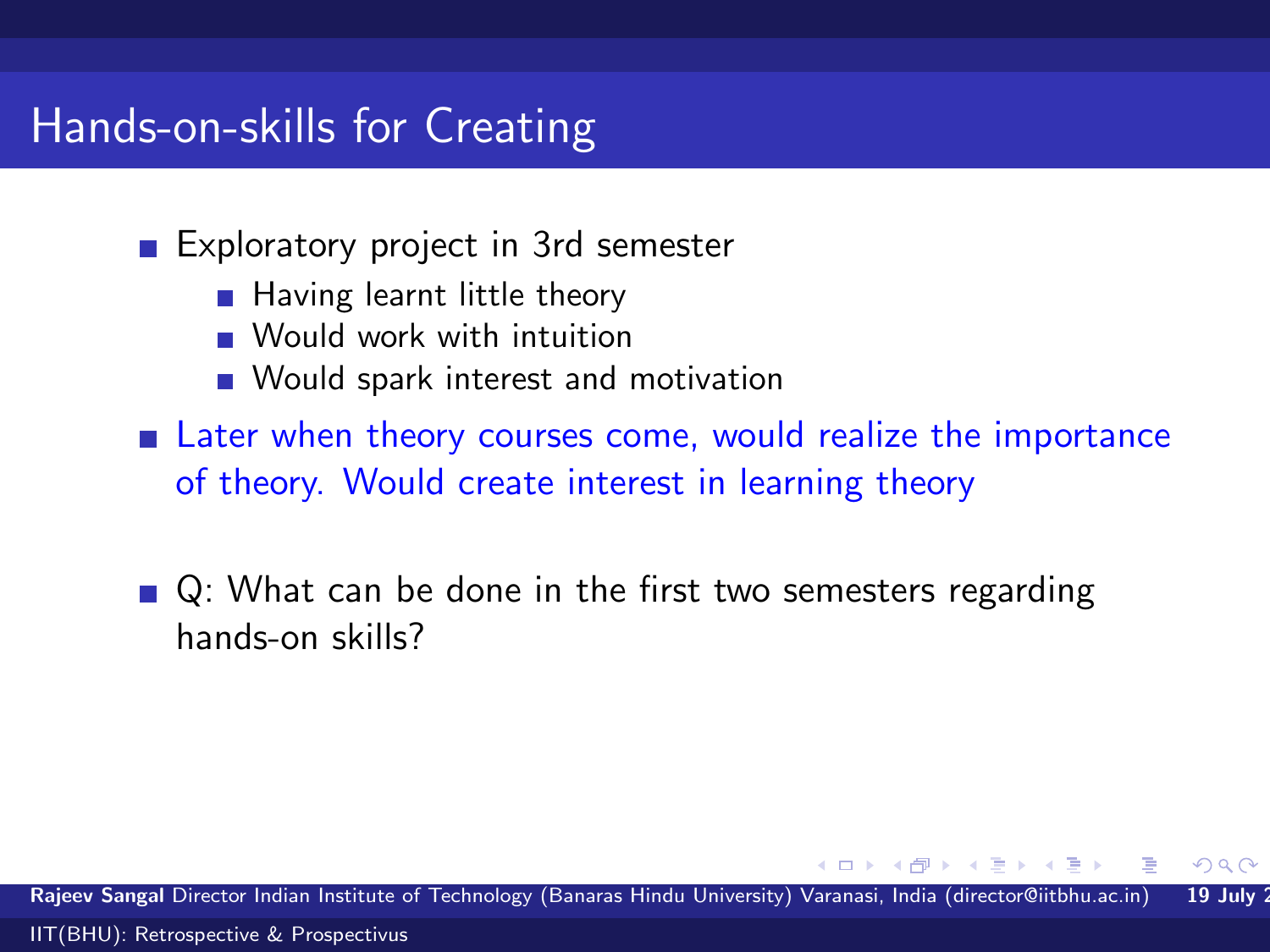Exploratory project in 3rd semester

- **Having learnt little theory**
- **Would work with intuition**
- **Nould spark interest and motivation**

**Example 1** Later when theory courses come, would realize the importance of theory. Would create interest in learning theory

- $\blacksquare$  Q: What can be done in the first two semesters regarding hands-on skills?
- A: Special "Engg. Practice Courses" were designed!

Layered learning – practice-theory-practice!

Rajeev Sangal Director Indian Institute of Technology (Banaras Hindu University) Varanasi, India (director@iitbhu.ac.in) 19 July [IIT\(BHU\): Retrospective & Prospectivus](#page-0-0)

 $QQ$ 

**STATES**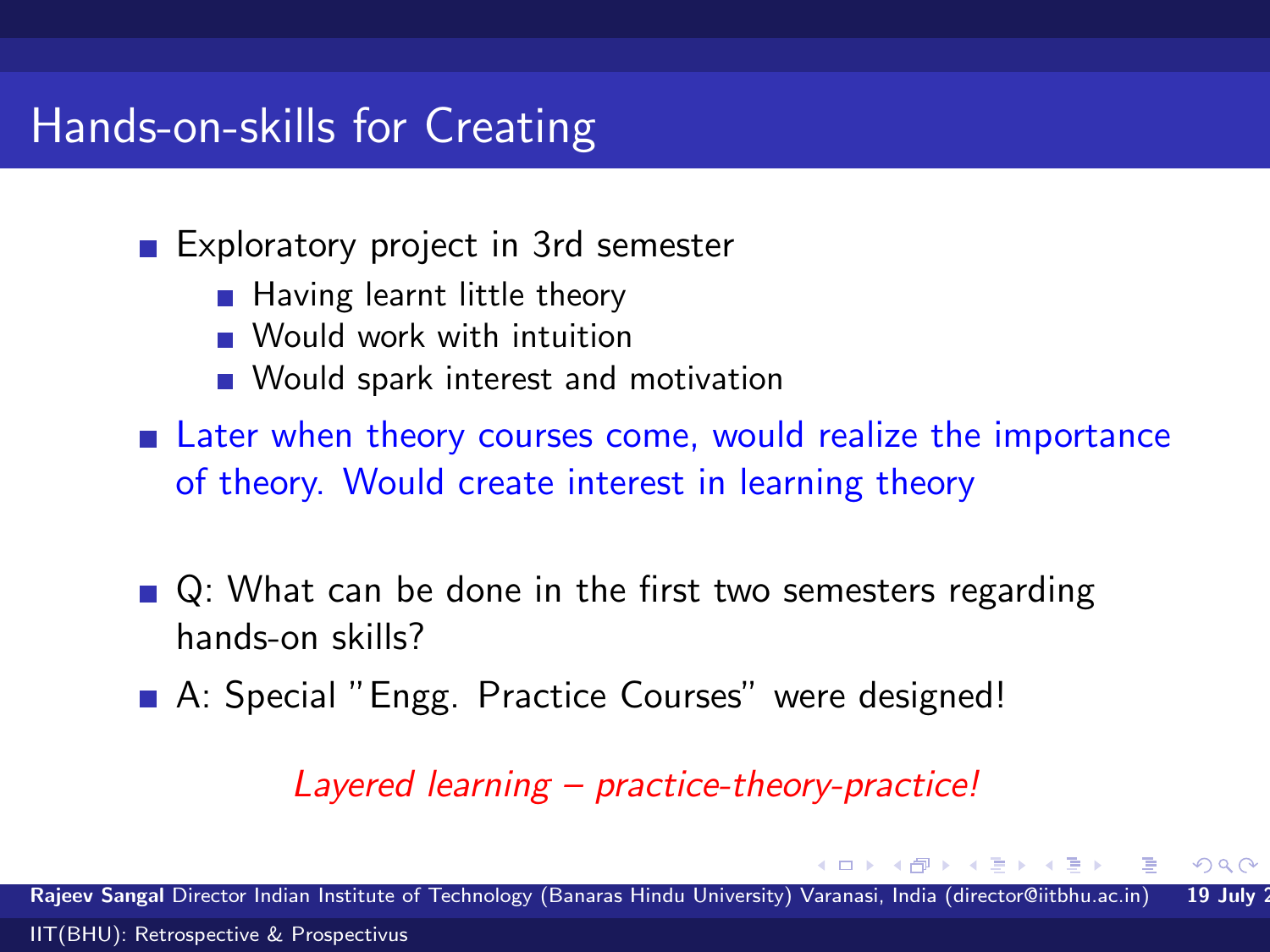

Hook them to research early. How ?

Rajeev Sangal Director Indian Institute of Technology (Banaras Hindu University) Varanasi, India (director@iitbhu.ac.in) 19 July 2

4.0.3

∢@ ▶ ∢ ∄ ▶ ∢ ∄

 $299$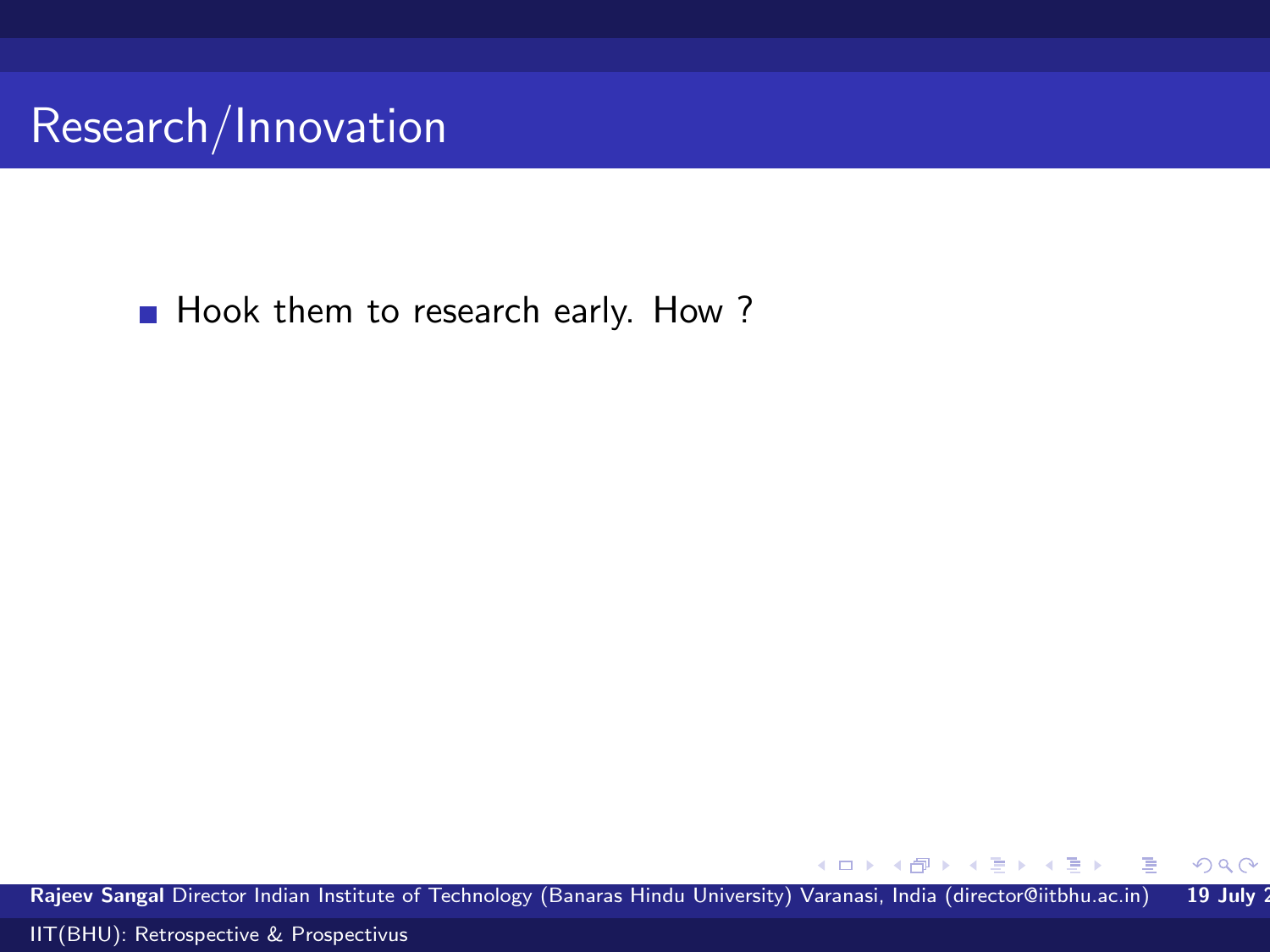- Hook them to research early. How?
- Get them into the subject early, breadth can wait
- **Provide hands-on-skills for the joy of creating** 
	- Special courses might be needed to impart skills very early

Rajeev Sangal Director Indian Institute of Technology (Banaras Hindu University) Varanasi, India (director@iitbhu.ac.in) 19 July 2 [IIT\(BHU\): Retrospective & Prospectivus](#page-0-0)

 $QQ$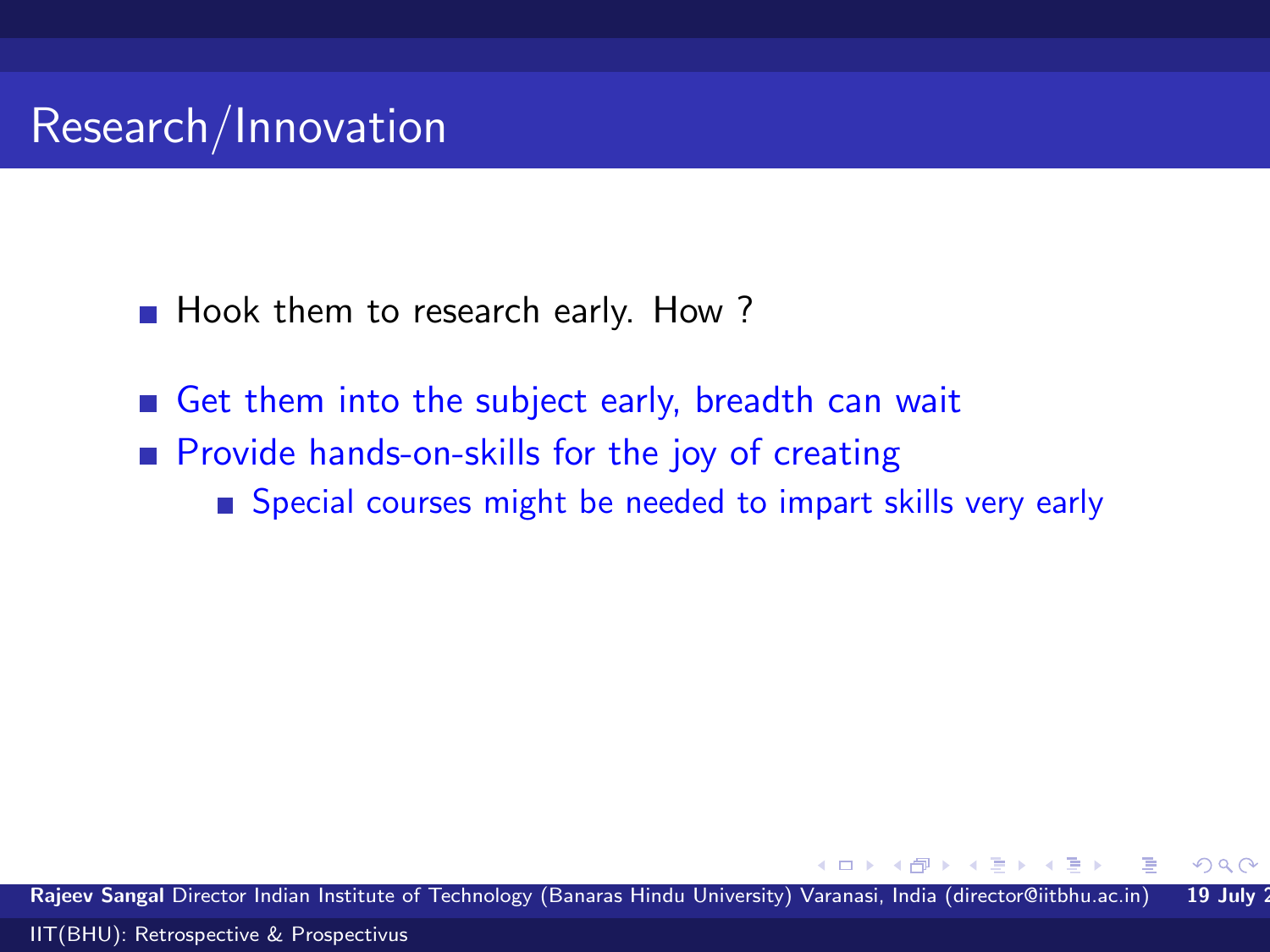- Hook them to research early. How?
- Get them into the subject early, breadth can wait
- **Provide hands-on-skills for the joy of creating** 
	- Special courses might be needed to impart skills very early
- **Nour own curriculum: Flexible choice of courses**
- **Honours program to specialize in a stream**
- Dual-degree option to sustain research/innovation momentum in the stream

Rajeev Sangal Director Indian Institute of Technology (Banaras Hindu University) Varanasi, India (director@iitbhu.ac.in) 19 July [IIT\(BHU\): Retrospective & Prospectivus](#page-0-0)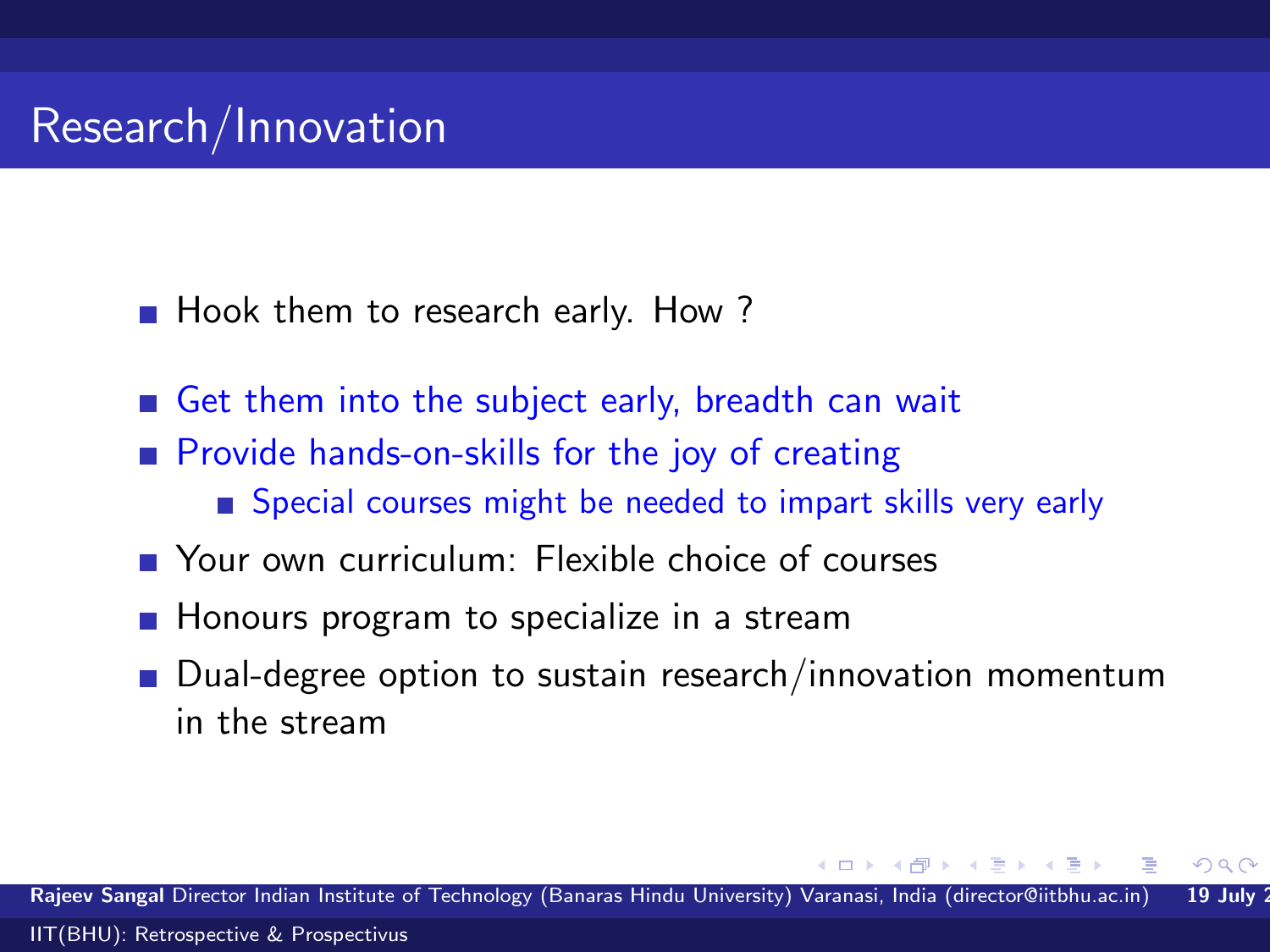# UG Honours Program

An optional program for the brightest. Duration 4-years.

- Choose a stream after 4 semesters
	- Elective course slots required in the 4th semester to allow the student to sample several areas
- **Having chosen a stream, a student does the following:** 
	- Does honours projects
	- Takes 3 pre-defined courses in the stream area from 5th to 7th semesters
		- These courses could be compulsary or electives (for others students in the Dept.)

 $QQ$ 

- These courses are meant to *support projects*
- **Publish research papers or build systems/devices while being** an undergraduate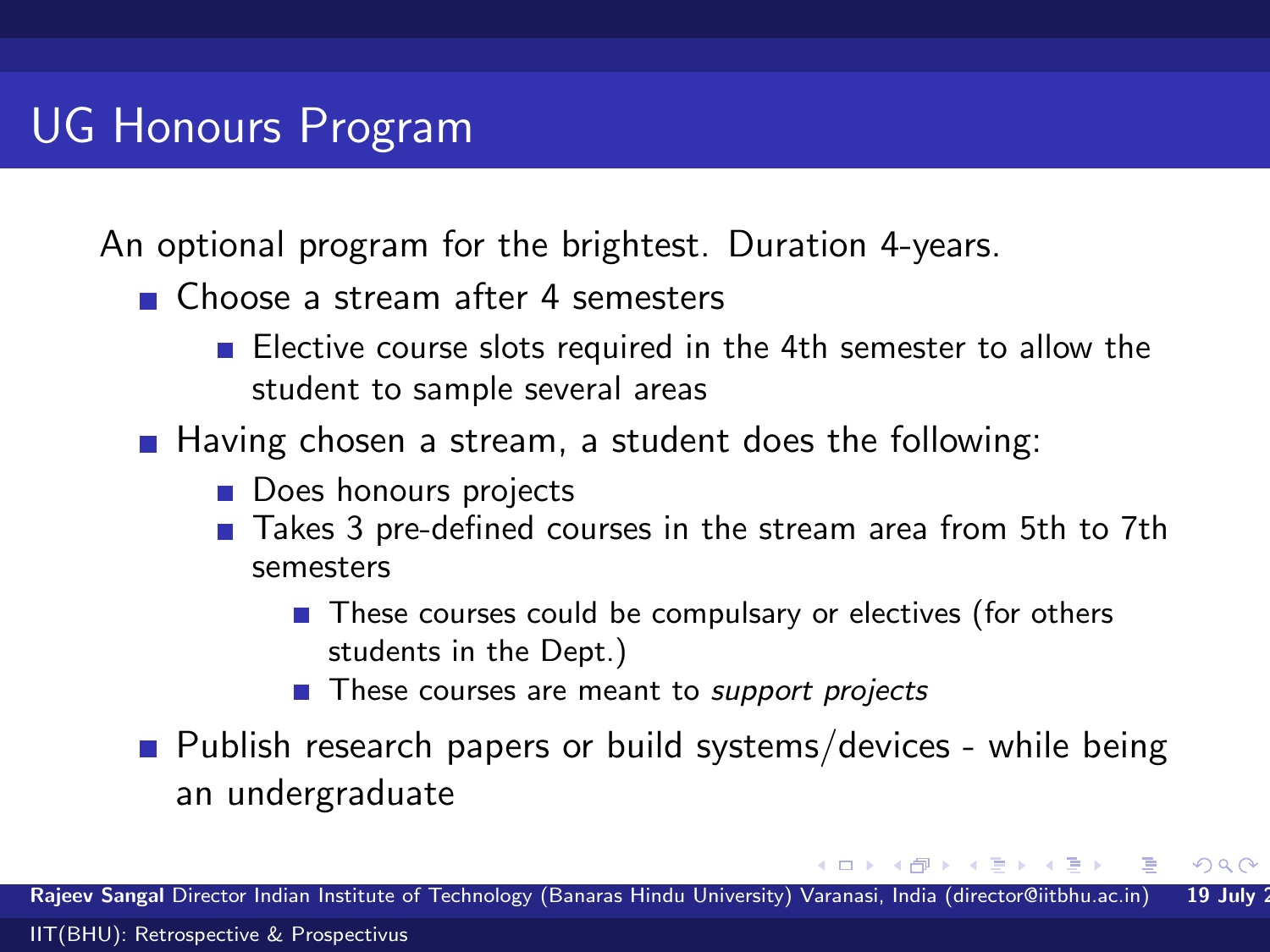For Research/innovation at undergraduate level, Curriculum role:

- Research/innovation orientation
- **Layered learning** Practice-theory-practice
- **Hands-on-skills provided**
- **Honours Program** Design curriculum with streams

Rajeev Sangal Director Indian Institute of Technology (Banaras Hindu University) Varanasi, India (director@iitbhu.ac.in) 19 July 2 [IIT\(BHU\): Retrospective & Prospectivus](#page-0-0)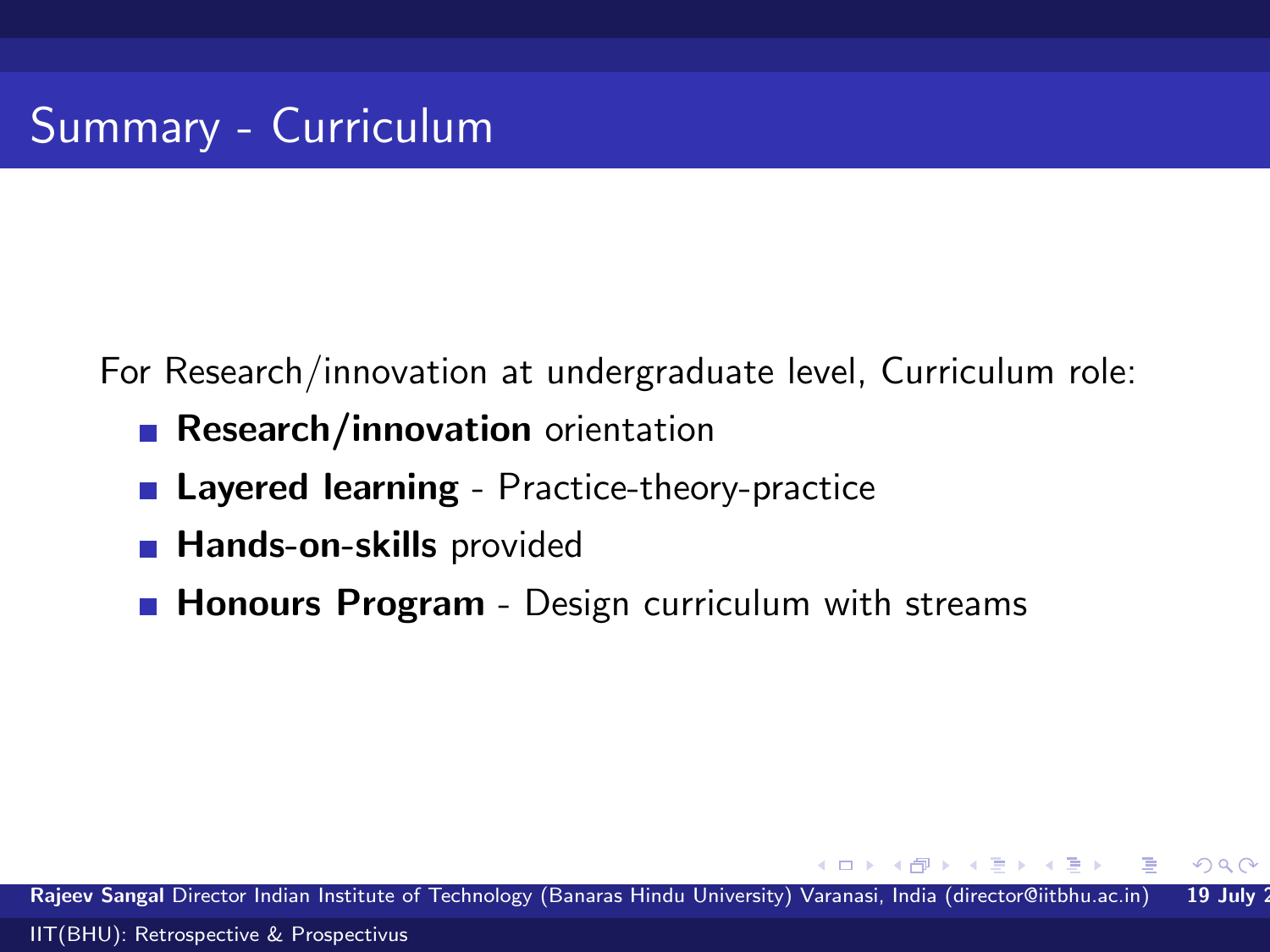# **Ordinances**

Rajeev Sangal Director Indian Institute of Technology (Banaras Hindu University) Varanasi, India (director@iitbhu.ac.in) 19 July 2

メロメ メ御メ メきメ メきメン 毛

 $299$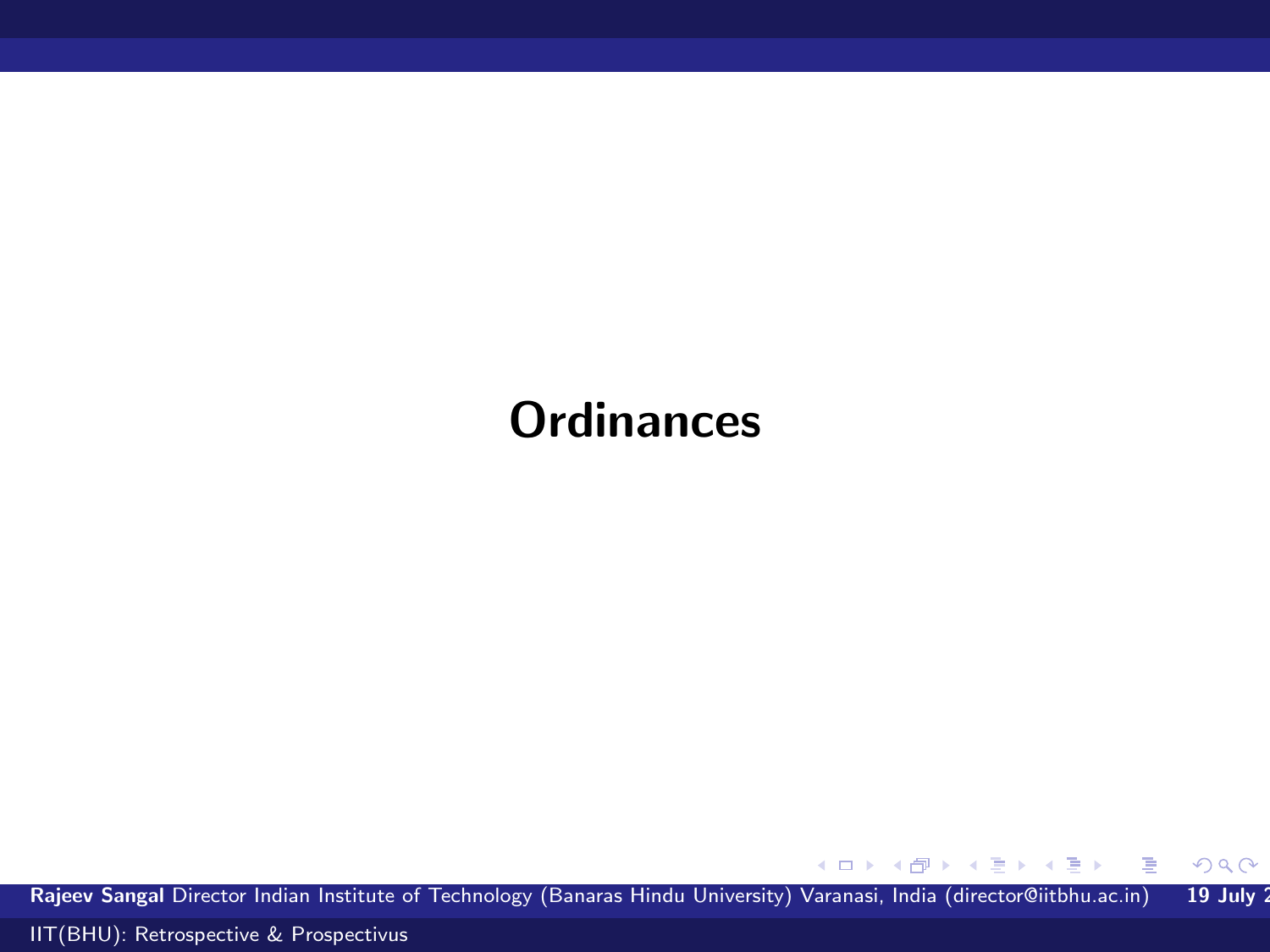#### Committee for UG Ordinances 2013

- **Prof Devendra Kumar, Ceramic Engg Chairman**
- **Prof Rekha Srivastava, Mathematical Sciences**
- **Prof Dhanesh Tiwary, Chemistry**
- Dr R Manna, Metallurgical Engg
- Dr Chandan Upadhyay, Material Science & Technology
- Dr PC Pandey, Physics
- Dr Amritanshu Pandey, Electronics Engg

Rajeev Sangal Director Indian Institute of Technology (Banaras Hindu University) Varanasi, India (director@iitbhu.ac.in) 19 July [IIT\(BHU\): Retrospective & Prospectivus](#page-0-0)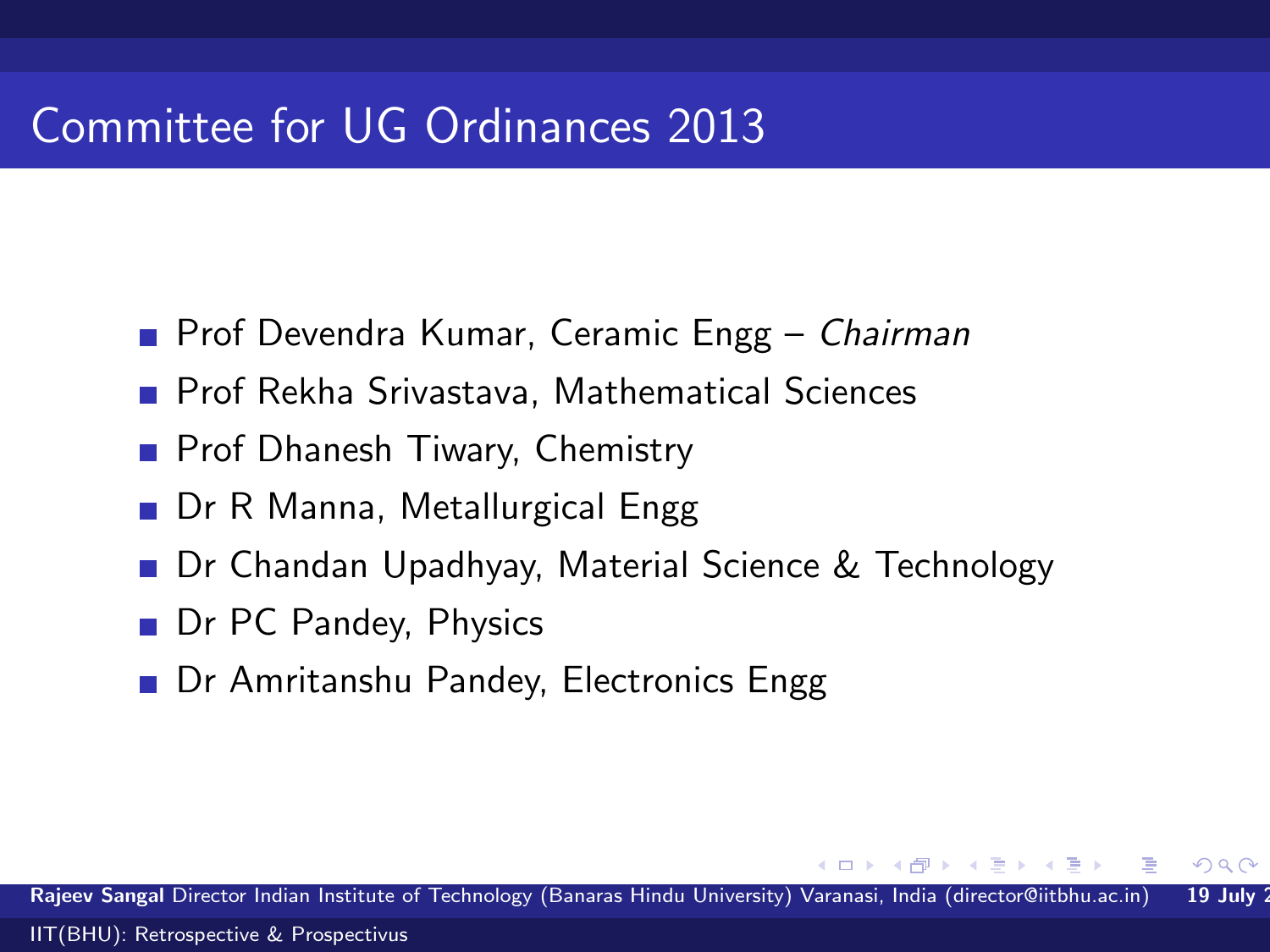#### Committee for PG Ordinances 2013

- **Prof GVS Sastry, Metellurgical Engg Chairman**
- **Prof Rajiv Prakash, Material Science & Technology**
- Prof B N Sarma, Metallurgical Engg
- **Prof Sushil Kumar Singh, Pharmaceutical Engg & Tech**
- **Prof Rajeev Srivastava, Computer Science & Engg**
- **Prof RK Mishra, Electrical Engg**
- **Prof Prabhakar Singh, Physics**
- **Prof RS Singh, Chemical Engg & Technology**
- Dr Subir Das, Mathematical Sciences

Rajeev Sangal Director Indian Institute of Technology (Banaras Hindu University) Varanasi, India (director@iitbhu.ac.in) 19 July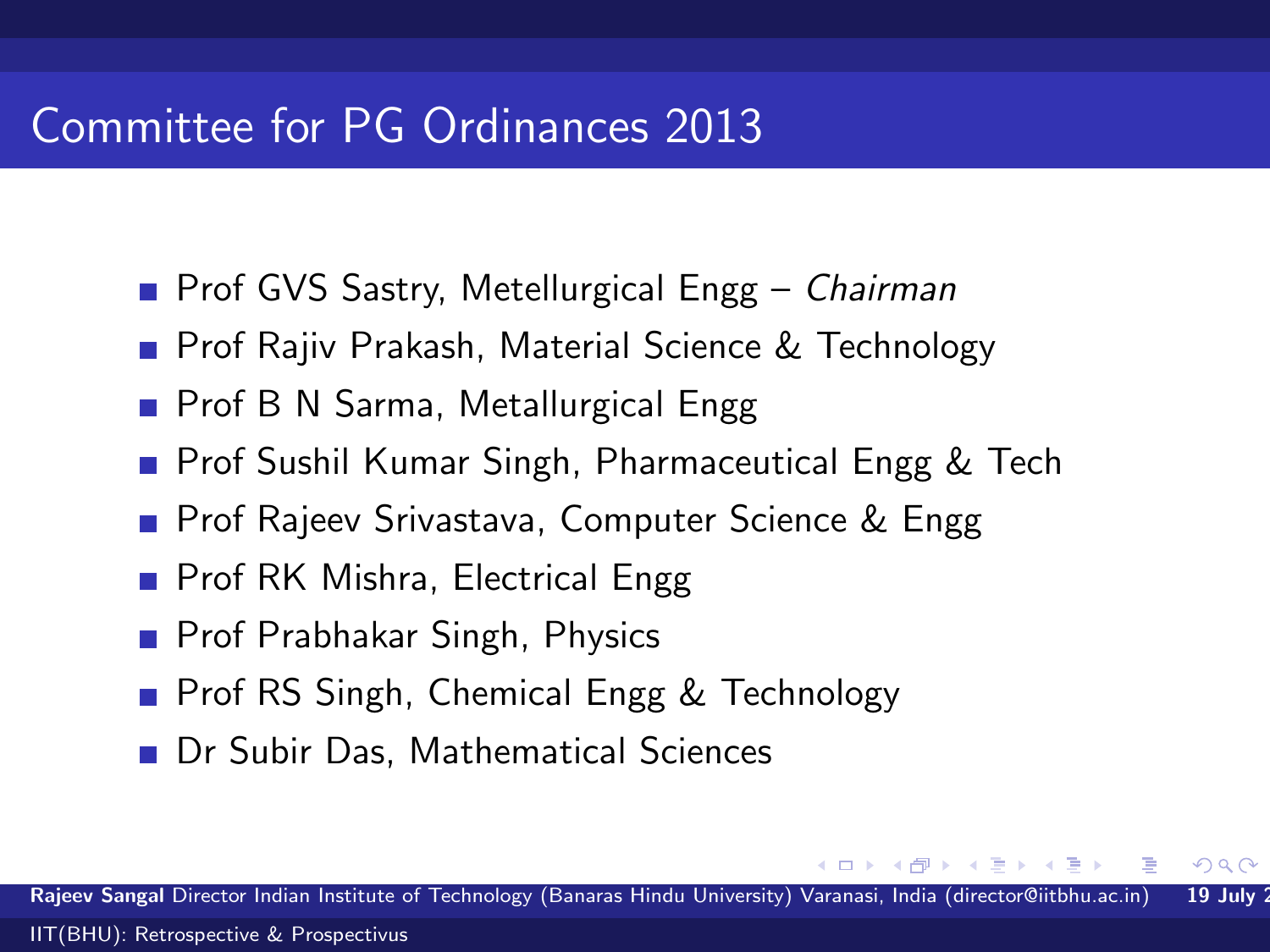### Saliant Features

- $\blacksquare$  Credit system Earning credits
- **New grading scheme**
- Relative grading
- **Thesis credits S/X**
- $\blacksquare$  Thesis evaluation

Rajeev Sangal Director Indian Institute of Technology (Banaras Hindu University) Varanasi, India (director@iitbhu.ac.in) 19 July 2 [IIT\(BHU\): Retrospective & Prospectivus](#page-0-0)

 $\leftarrow$ 

目下

 $299$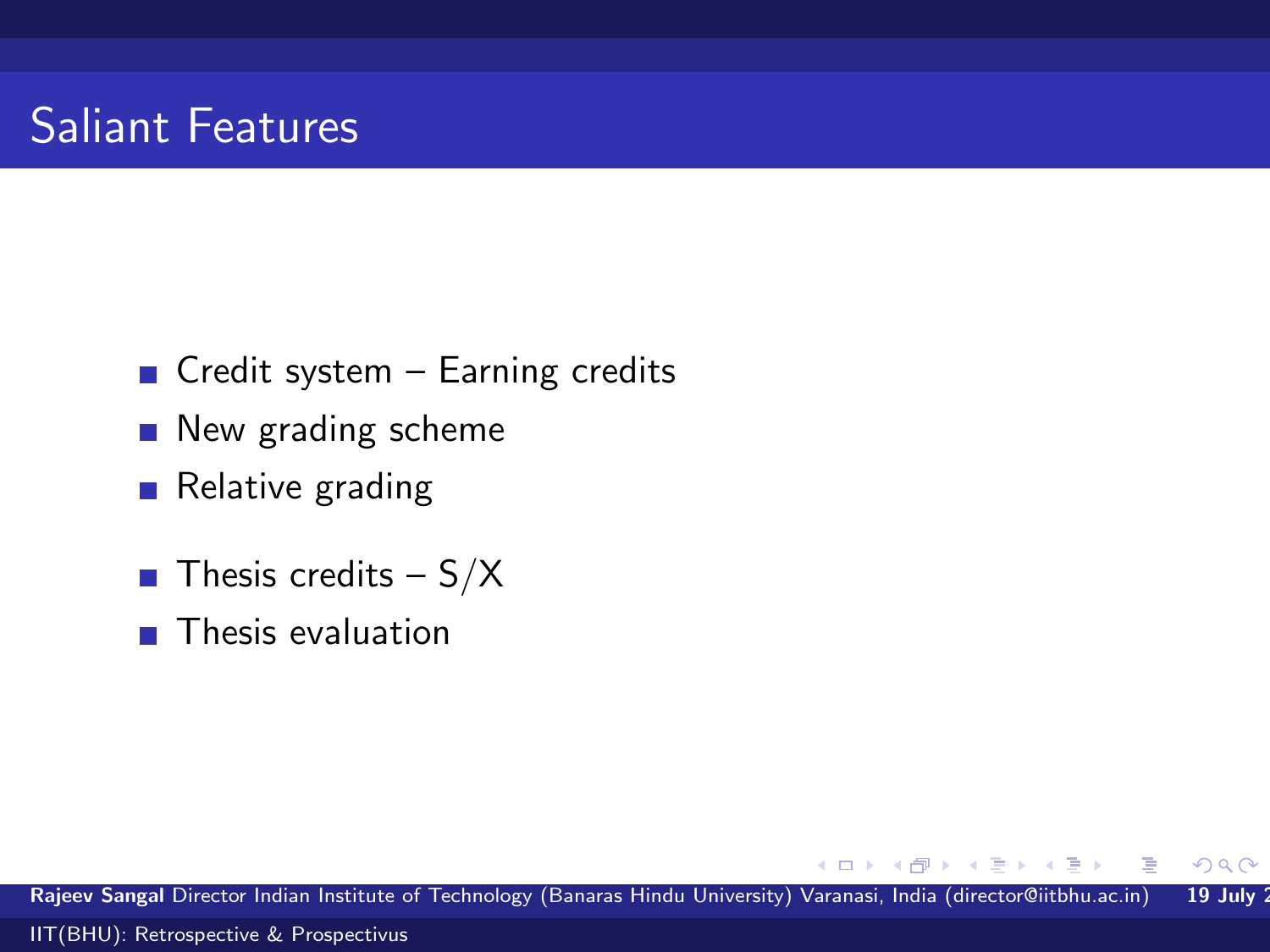- Tutorials, UGs as Teaching assistants
- **Moodle Learning management system**
- New methods in teaching  $-$  Teaching Learning Cell (Dec 2013)

Rajeev Sangal Director Indian Institute of Technology (Banaras Hindu University) Varanasi, India (director@iitbhu.ac.in) 19 July 2 [IIT\(BHU\): Retrospective & Prospectivus](#page-0-0)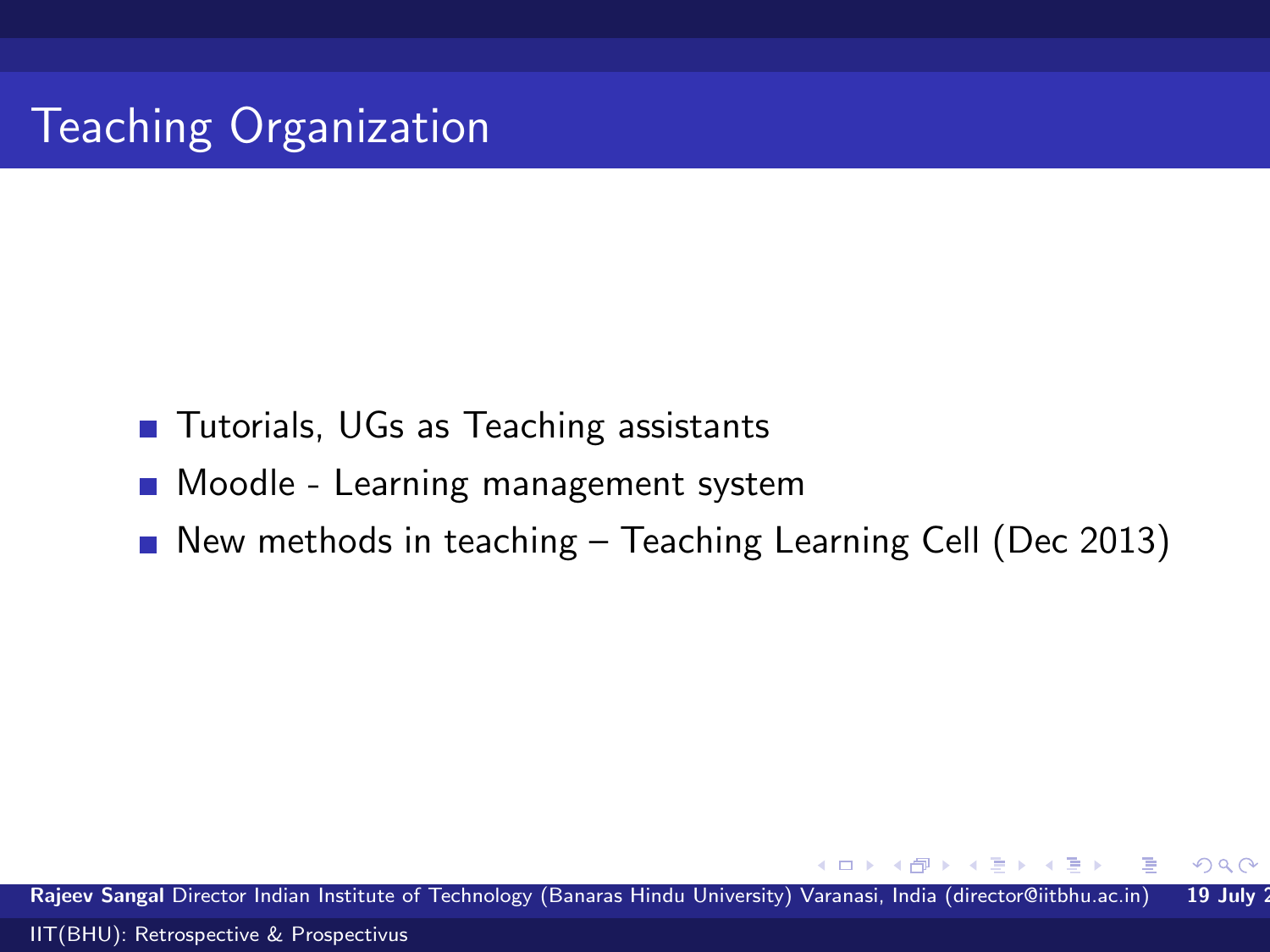### Research & Innovation

Rajeev Sangal Director Indian Institute of Technology (Banaras Hindu University) Varanasi, India (director@iitbhu.ac.in) 19 July 2

 $\left\{ \begin{array}{ccc} 1 & 0 & 0 \\ 0 & 1 & 0 \end{array} \right.$ 

E

 $299$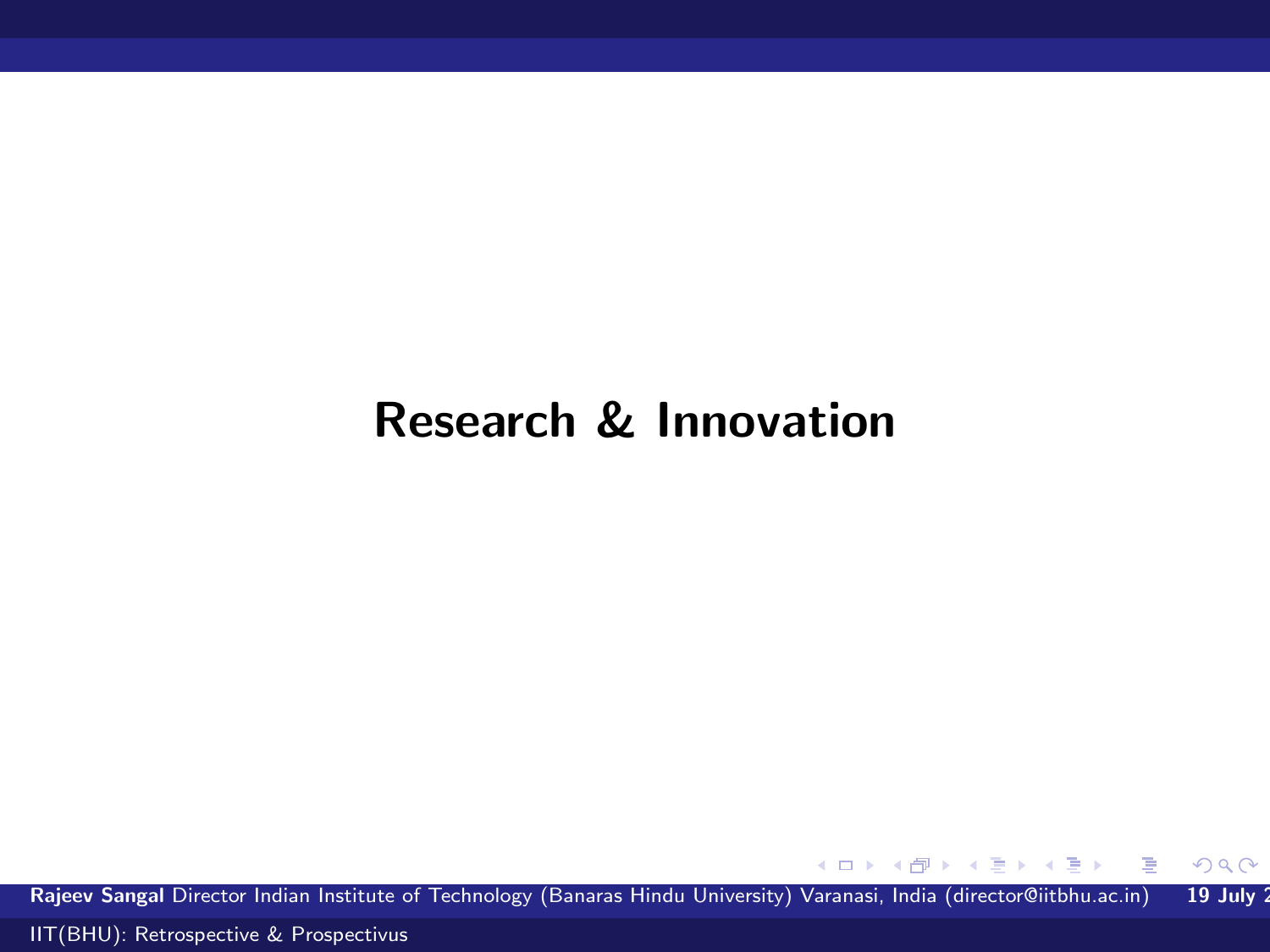# Dean (Research & Development)

- **Prof Rajiv Prakash (2013-14)**
- **Prof PK Jain (2014-17)**
- **Prof Rajiv Prakash (2017-)**

In 2013-14, the position was called Prof-in-Charge rather than Dean.

 $QQ$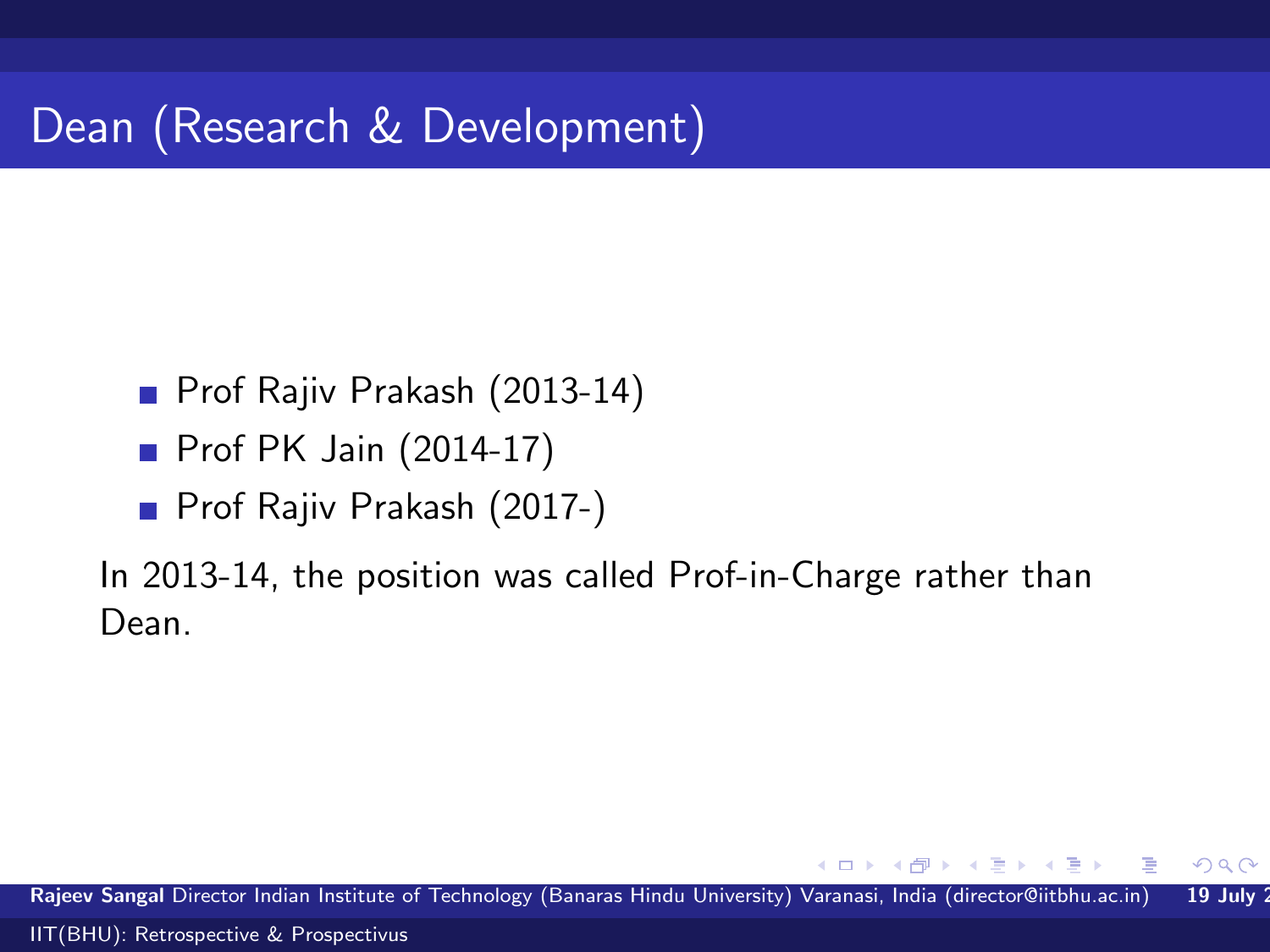- Prof PK Jain, Dean (R&D) Chairman (15 Jul 2014 to 22 Dec 2017)
- Prof Rajiv Prakash, SMST Chairman (23 Dec 2017 onwards)
- Prof AK Jha, Mechanical Engg
- **Prof B Mishra, Pharmaceutics**
- **Prof NK Mukhopadhyay, Metallurgical Engg**
- Prof S Jit, Electronics Engg
- Prof Devender Singh, Electrical Engg

Rajeev Sangal Director Indian Institute of Technology (Banaras Hindu University) Varanasi, India (director@iitbhu.ac.in) 19 July

 $\rightarrow$   $\rightarrow$   $\rightarrow$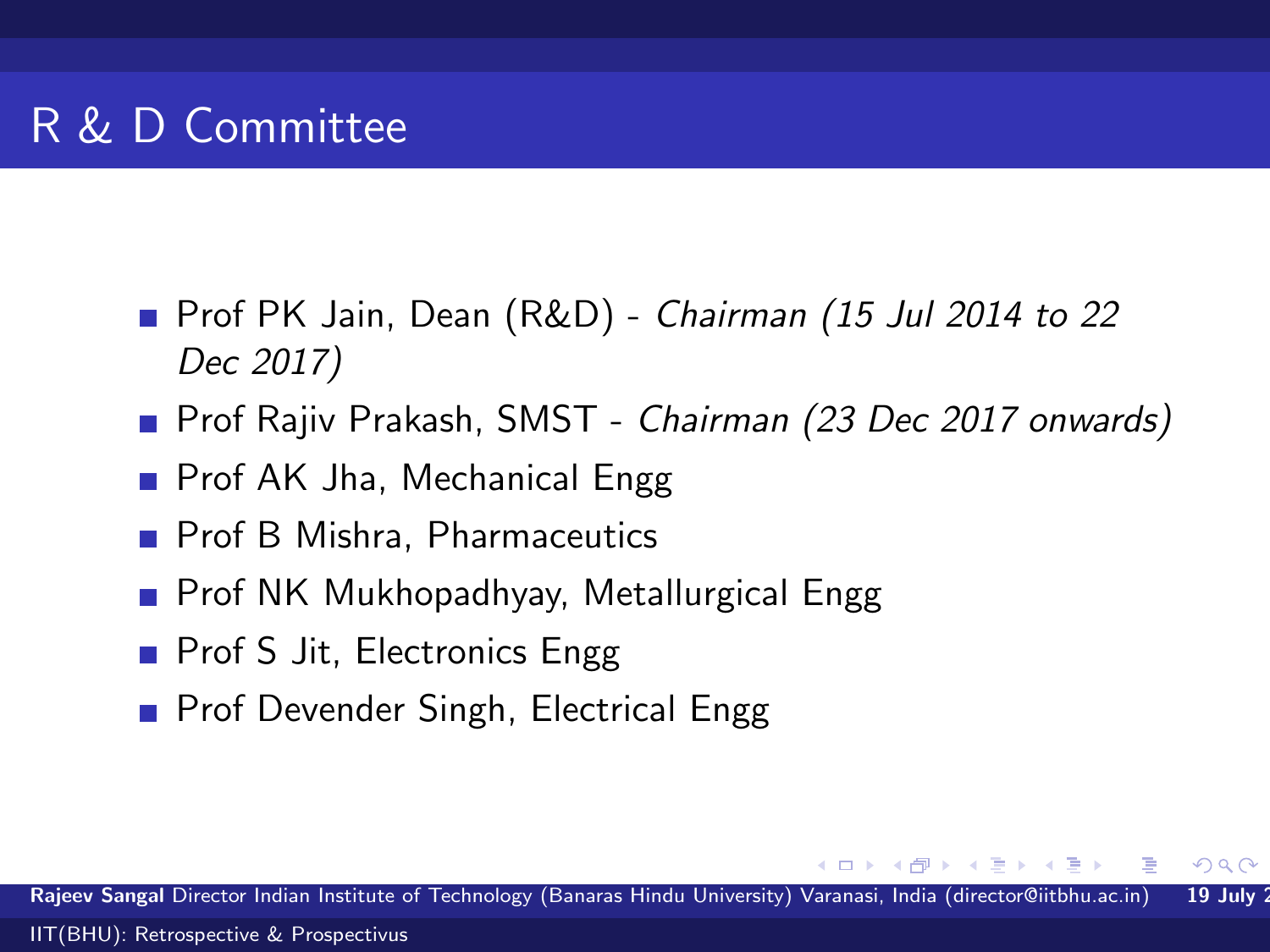#### Coordinators - Innovation

#### **Design Innovation Hub**

- Dr Zaheer Khan Yusufzai, Mechanical Engg

#### **Project Varanasi**

- Prof Devendra Singh, Electrical Engg (2013-17)
- Prof RS Singh, Chemical Engg (2017-)

#### ■ Unnat Bharat Abhiyan

- Prof BN Rai, Chemical Engg

#### **Design & Innovation Centre**

- Dr Neeraj Sharma, Biomedical Engg

Rajeev Sangal Director Indian Institute of Technology (Banaras Hindu University) Varanasi, India (director@iitbhu.ac.in) 19 July

 $\mathbf{A} = \mathbf{A} \cdot \mathbf{B} + \mathbf{A} \cdot \mathbf{B} + \mathbf{A} \cdot \mathbf{B} + \mathbf{A} \cdot \mathbf{B} + \mathbf{A} \cdot \mathbf{B} + \mathbf{A} \cdot \mathbf{B} + \mathbf{A} \cdot \mathbf{B} + \mathbf{A} \cdot \mathbf{B} + \mathbf{A} \cdot \mathbf{A} + \mathbf{B} \cdot \mathbf{A} + \mathbf{A} \cdot \mathbf{A} + \mathbf{A} \cdot \mathbf{A} + \mathbf{A} \cdot \mathbf{A} + \mathbf{A} \cdot \mathbf{A} + \mathbf$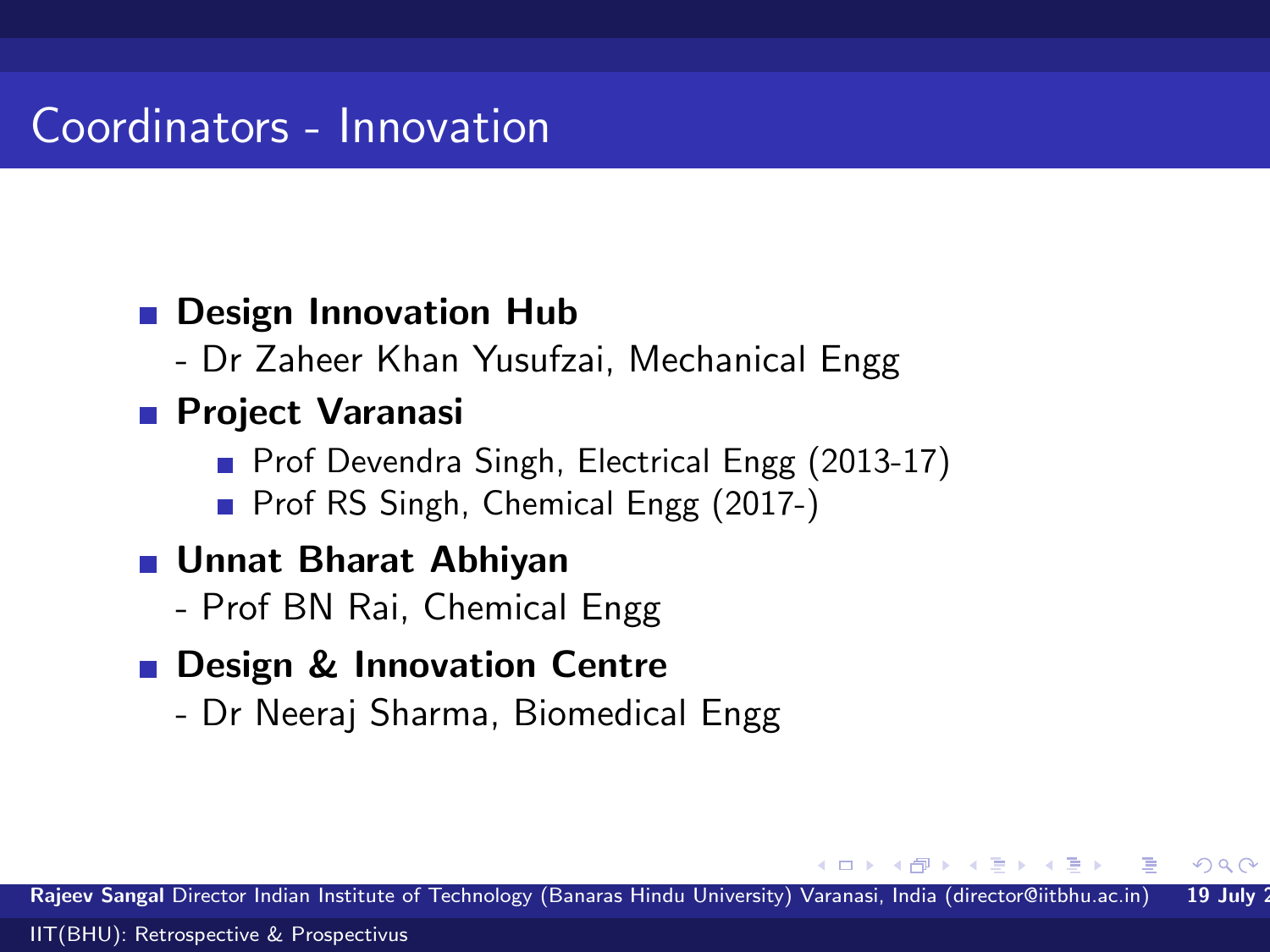### Design & Innovation Hub

#### Goal: Start the innovation engine

Initiate students into innovation

#### ■ Summer projects

- Around 150 projects with 350 students every year

#### ■ Support for major contests

– SAE all terrain vehicle, Efficycle, Electric vehicle, etc.

#### **Tinkering labs.** in many depts.

- **Follow on projects** after summer
	- Support available (\*)

Support also available through Design & Innovation Center

 $\mathbf{A}$  . The first set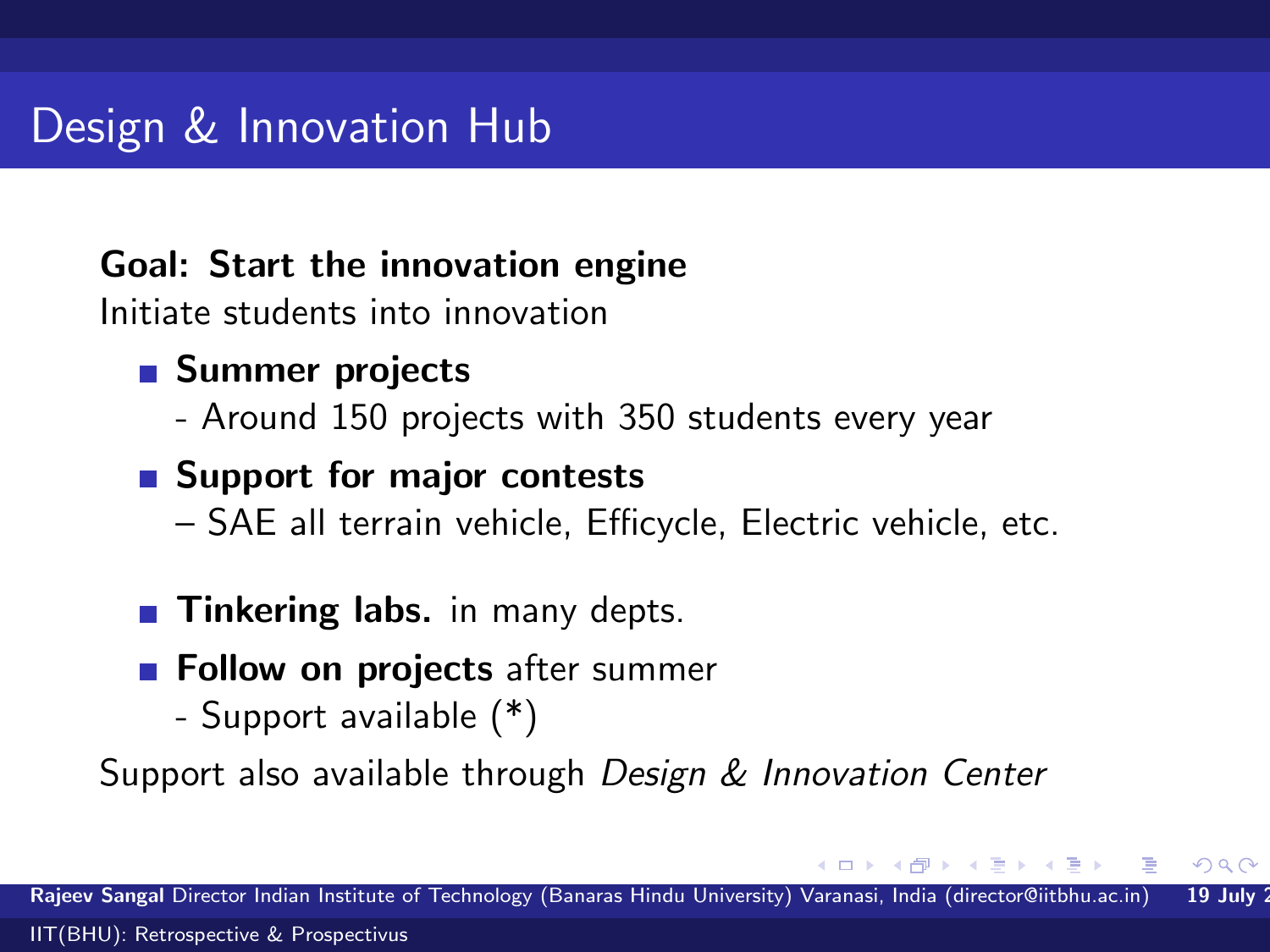#### Goal: Societal applications.

Some ongoing or completed projects:

- **Environmental** Pollution, traffic etc.
- **Languages of Purvanchal** Machine translation (with BHU & IIIT Hyderabad)
- Ramnagar Ramlila
- **Jetty for Ganga and other rivers**
- **Ghats/City mapping, documentation work, tourist circuit** (with IIT Kharagpur)
- Science education in schools (with IIT Gandhinagar)

**NATION**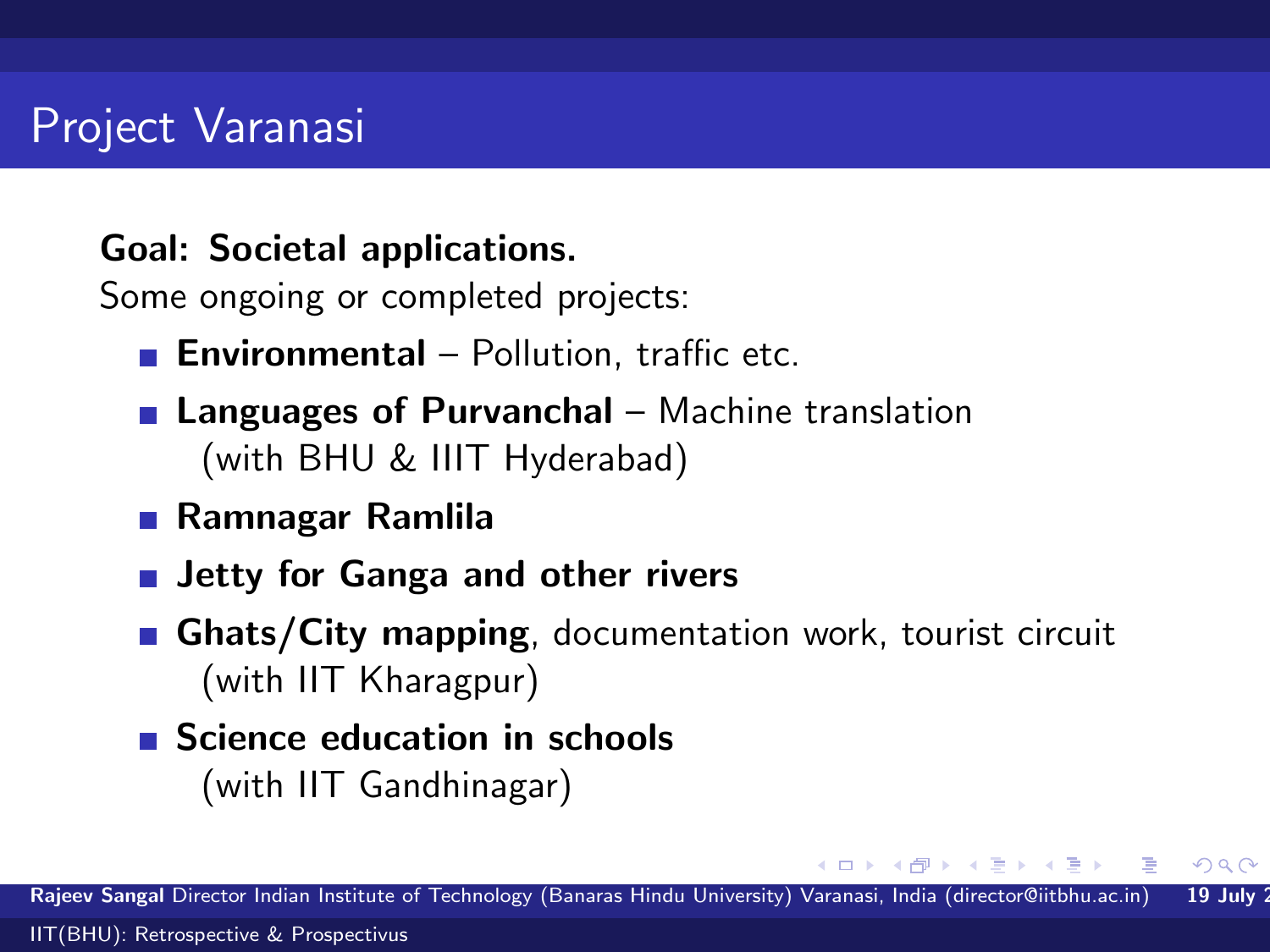#### Research

#### ■ Faculty research grants

- Individual research project
- Thrust area project (group research)
- Teaching lab modernization
- **PhD fellowships** Dramatic increase after becoming IIT

Rajeev Sangal Director Indian Institute of Technology (Banaras Hindu University) Varanasi, India (director@iitbhu.ac.in) 19 July 2 [IIT\(BHU\): Retrospective & Prospectivus](#page-0-0)

 $\mathbf{v} = \mathbf{v}$  . The  $\mathbf{v}$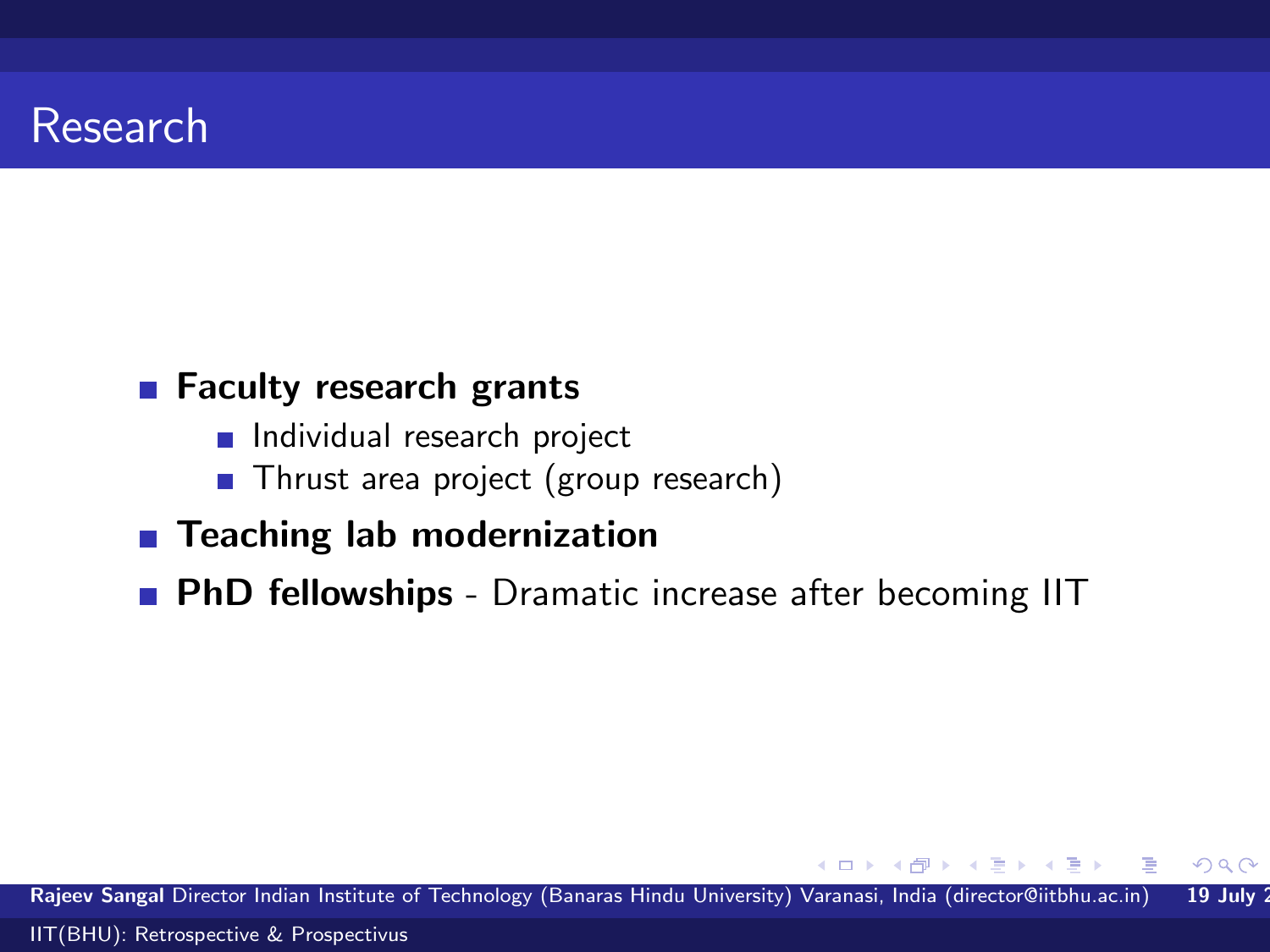Annual Institute Day (started Feb 2015)

- **Display** research & innovation work through posters, demos
- **Recognition** of best student poster/demo through awards
- **Participation** steadily increasing  $(*)$
- **Excellence in Teaching award**

Event held along with Technex (Student Gymkhana S&T event)

Rajeev Sangal Director Indian Institute of Technology (Banaras Hindu University) Varanasi, India (director@iitbhu.ac.in) 19 July [IIT\(BHU\): Retrospective & Prospectivus](#page-0-0)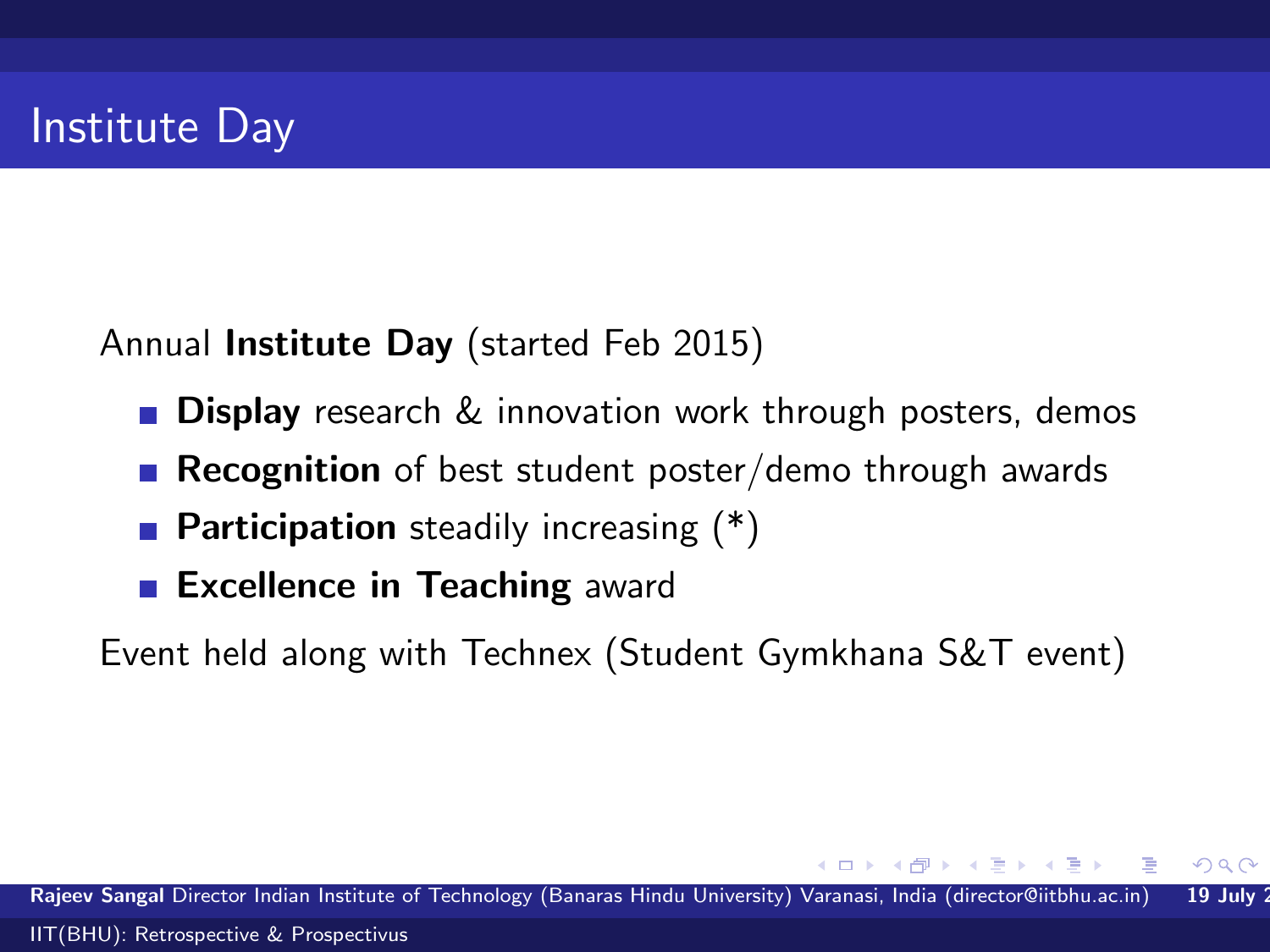- Central Instrument Facility (operational Apr 2015)
- Central Computing and Information Services (CCIS) (earlier name Computer Unit) (operational Apr 2017)
- Campus Computer Network (operational Sep 2017) (\*)
- **Super Computer** 650 tera flops *(expected Nov 2018)*

Raieev Sangal Director Indian Institute of Technology (Banaras Hindu University) Varanasi, India (director@iitbhu.ac.in) 19 July [IIT\(BHU\): Retrospective & Prospectivus](#page-0-0)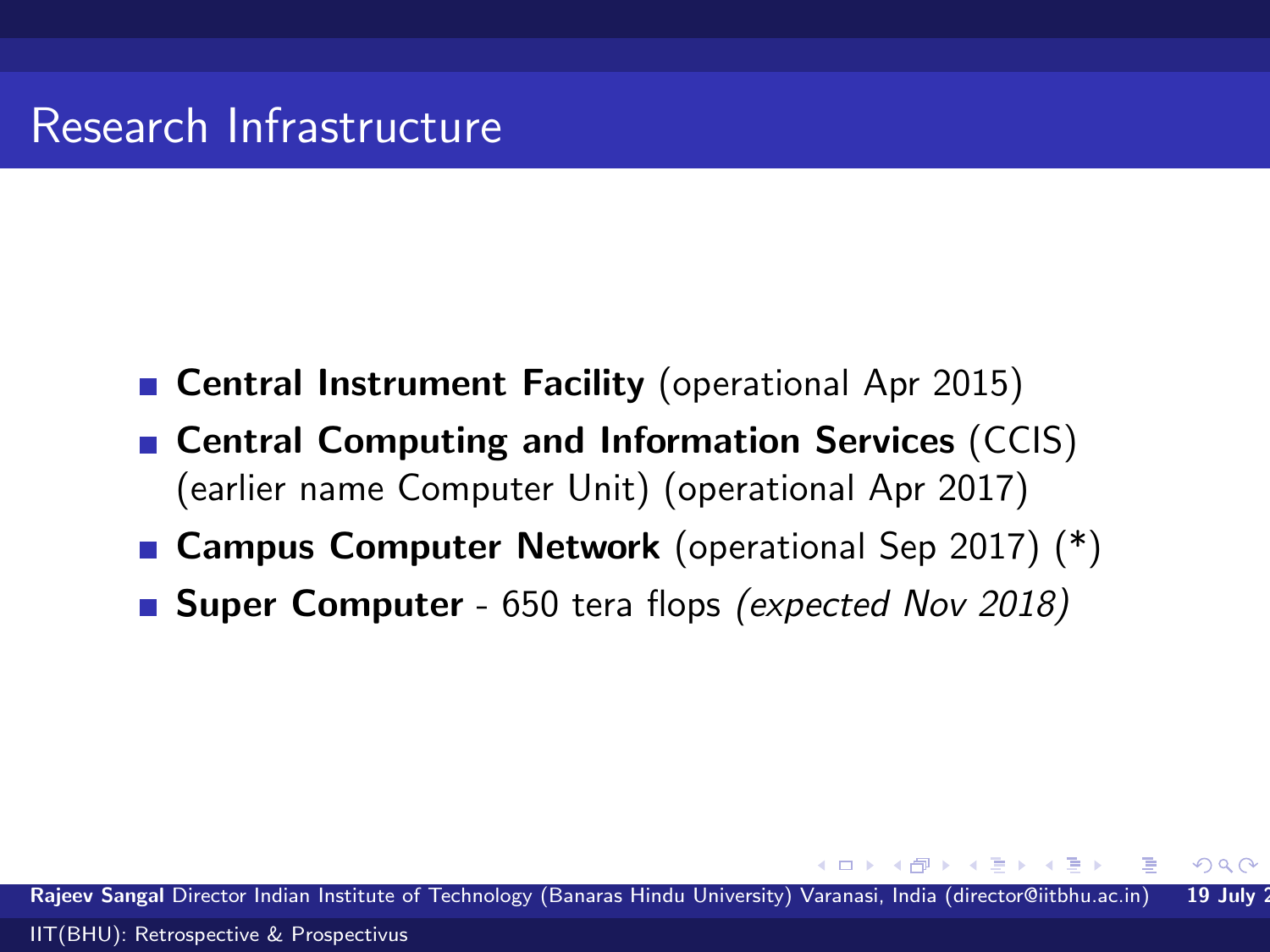#### Computer Network Infrastructure Technical Committee

- **Prof S Jit, Electronics Engg Chairman**
- Dr NS Rajput, Electronics Engg Member
- Dr KV Srinivas, Electronics Engg Member
- Dr B Biswas, Computer Sc & Engg Member
- Dr HP Gupta, Computer Sc & Engg Member
- Sri Mahesh Pandey, System Analyst, Member
- Dr Devendra Pratap, Assistant Registrar (Accounts-I), -Member Secretary
- **Sri PK Chakraborty, Former Coordinator, Computer Centre,** BHU - Invited Member

Rajeev Sangal Director Indian Institute of Technology (Banaras Hindu University) Varanasi, India (director@iitbhu.ac.in) 19 July [IIT\(BHU\): Retrospective & Prospectivus](#page-0-0)

 $\rightarrow$   $\pm$   $\rightarrow$   $\rightarrow$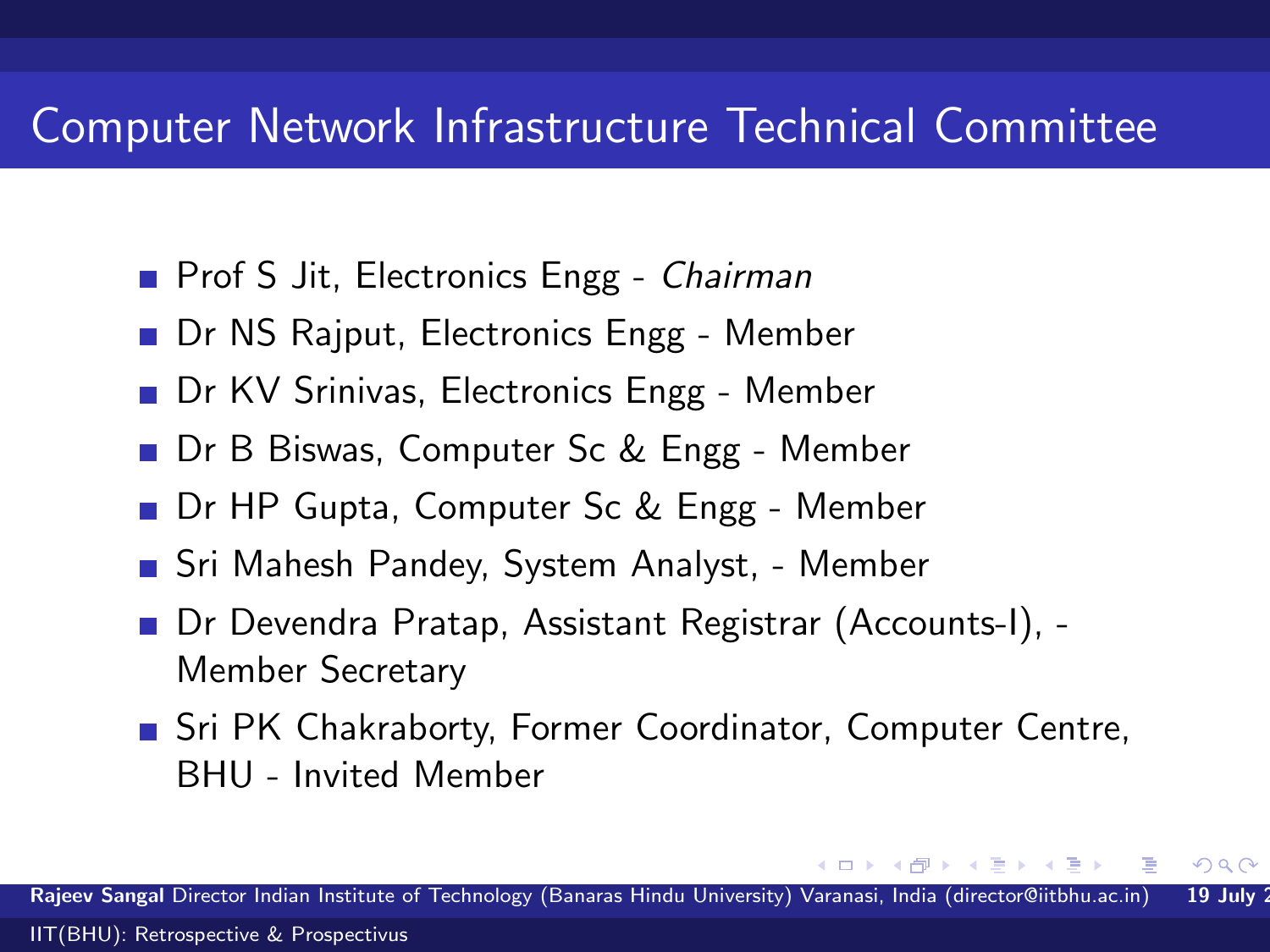### Computer Unit Establishment Committee - 26 May 2017

- **Prof Rajeev Srivastava, Computer Science & Engg, Chairman**
- Dr Senthil Raja, Pharmaceutics Engg
- Dr RS Singh, Computer Science & Engg
- Mr Roshan Singh, System Analyst, Computer Unit
- Dr Amit Kumar Singh, Assistant Registrar Member Secretary

Rajeev Sangal Director Indian Institute of Technology (Banaras Hindu University) Varanasi, India (director@iitbhu.ac.in) 19 July [IIT\(BHU\): Retrospective & Prospectivus](#page-0-0)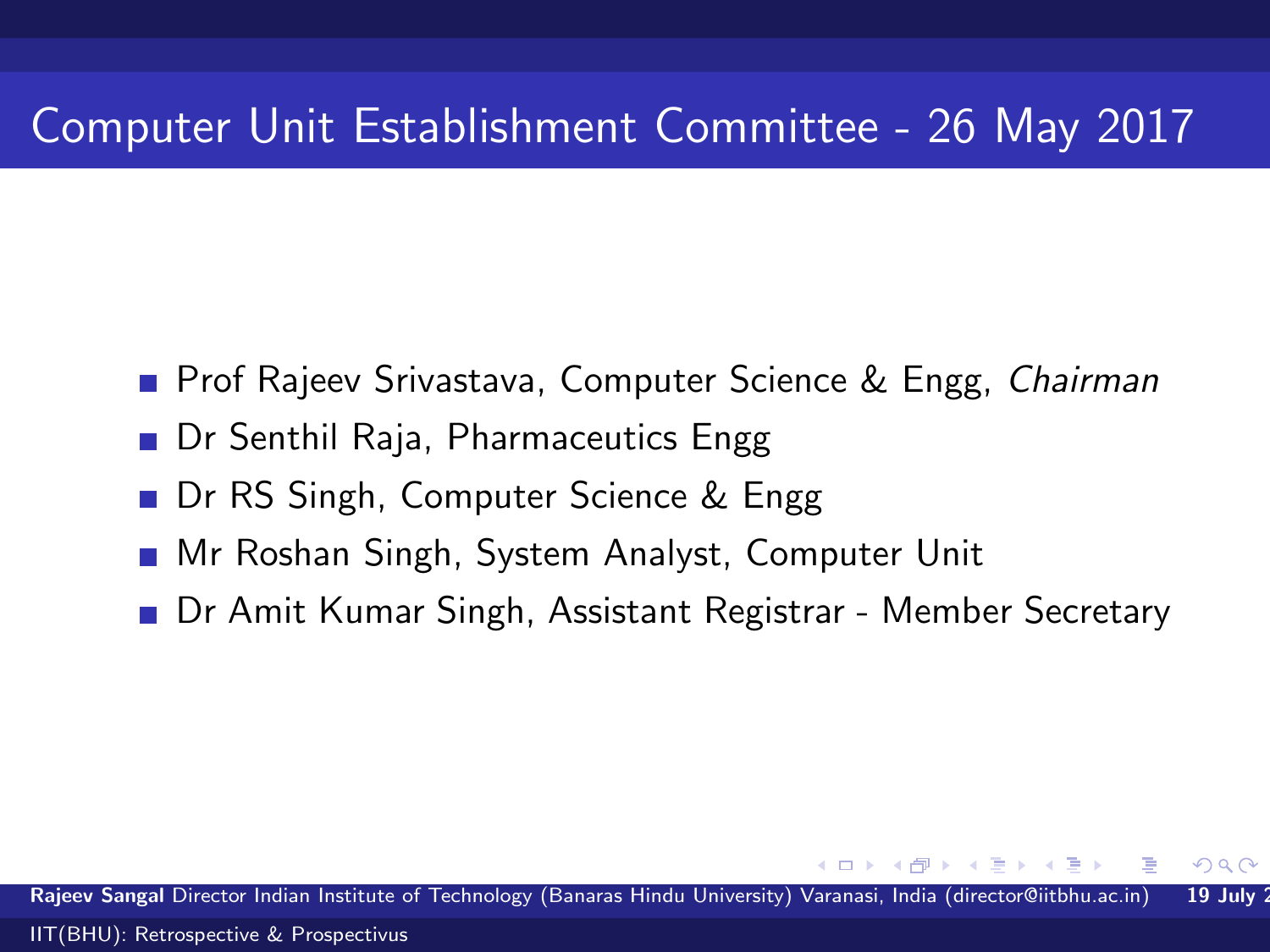#### Super Computer Committee - 29 Mar 2017

- **Prof K K Shukla, Computer Science & Engg Chairman**
- Dr D Giri, Physics
- **Dr AK Srivastava, Physics**
- Dr SK Mishra, Physics
- Dr RS Singh, Computer Science & Engg
- Dr NS Rajput, Electronics Engg
- **HP Gupta, Computer Science & Engg**
- Sri Devendra Pratap, Assistant Registrar (Account-I) Member Secretary

Rajeev Sangal Director Indian Institute of Technology (Banaras Hindu University) Varanasi, India (director@iitbhu.ac.in) 19 July [IIT\(BHU\): Retrospective & Prospectivus](#page-0-0)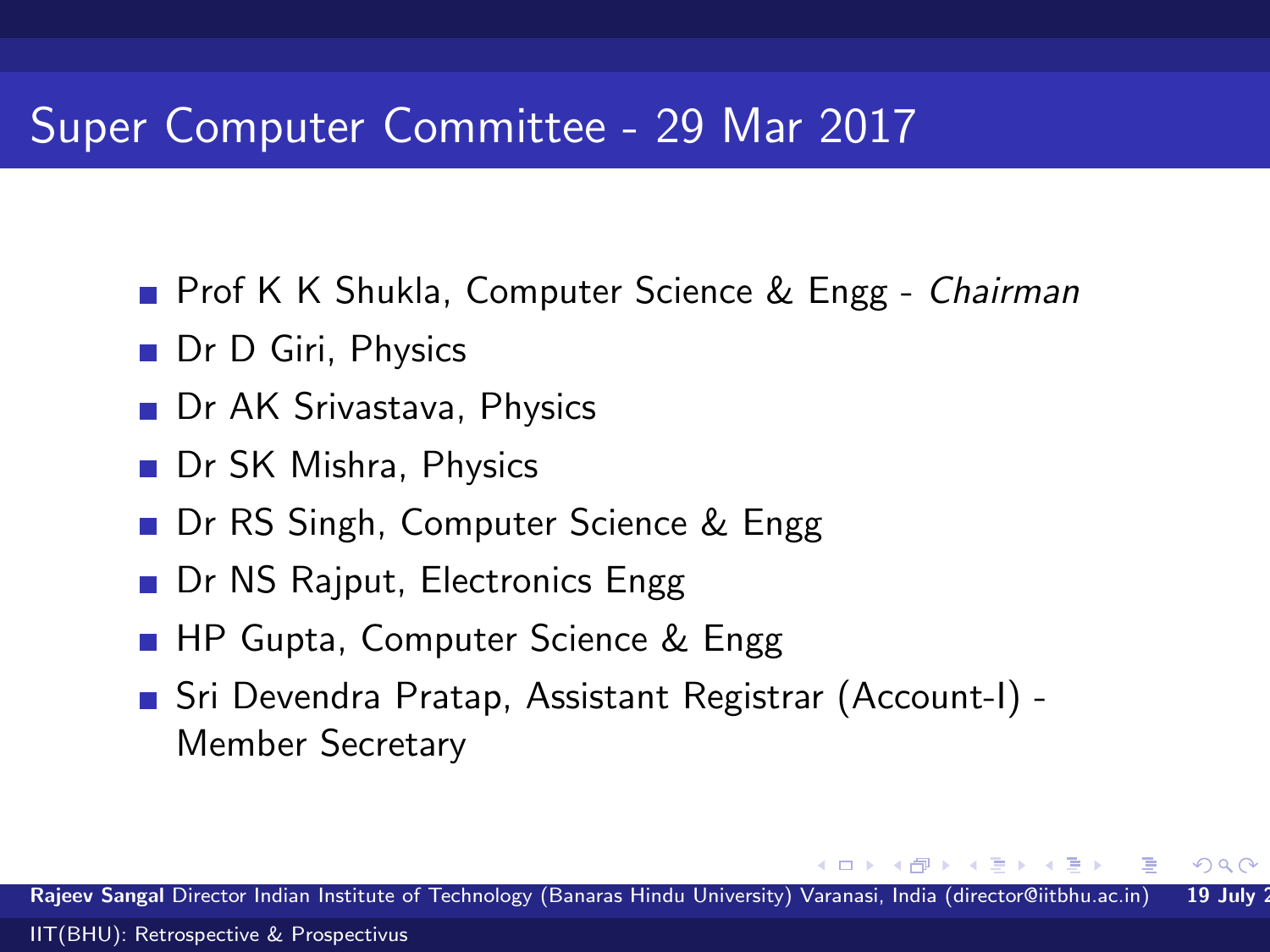### **Conclusions**

#### **1** Weaving research with teaching

– Use curriculum with project work at all levels

#### 2 Innovation engine running

– Remains to connect to societal/industrial needs

#### **3** Research direction will remain a faculty initiative

– Are we working to be national pre-eminent group which will make a mark internationally?

Rajeev Sangal Director Indian Institute of Technology (Banaras Hindu University) Varanasi, India (director@iitbhu.ac.in) 19 July [IIT\(BHU\): Retrospective & Prospectivus](#page-0-0)